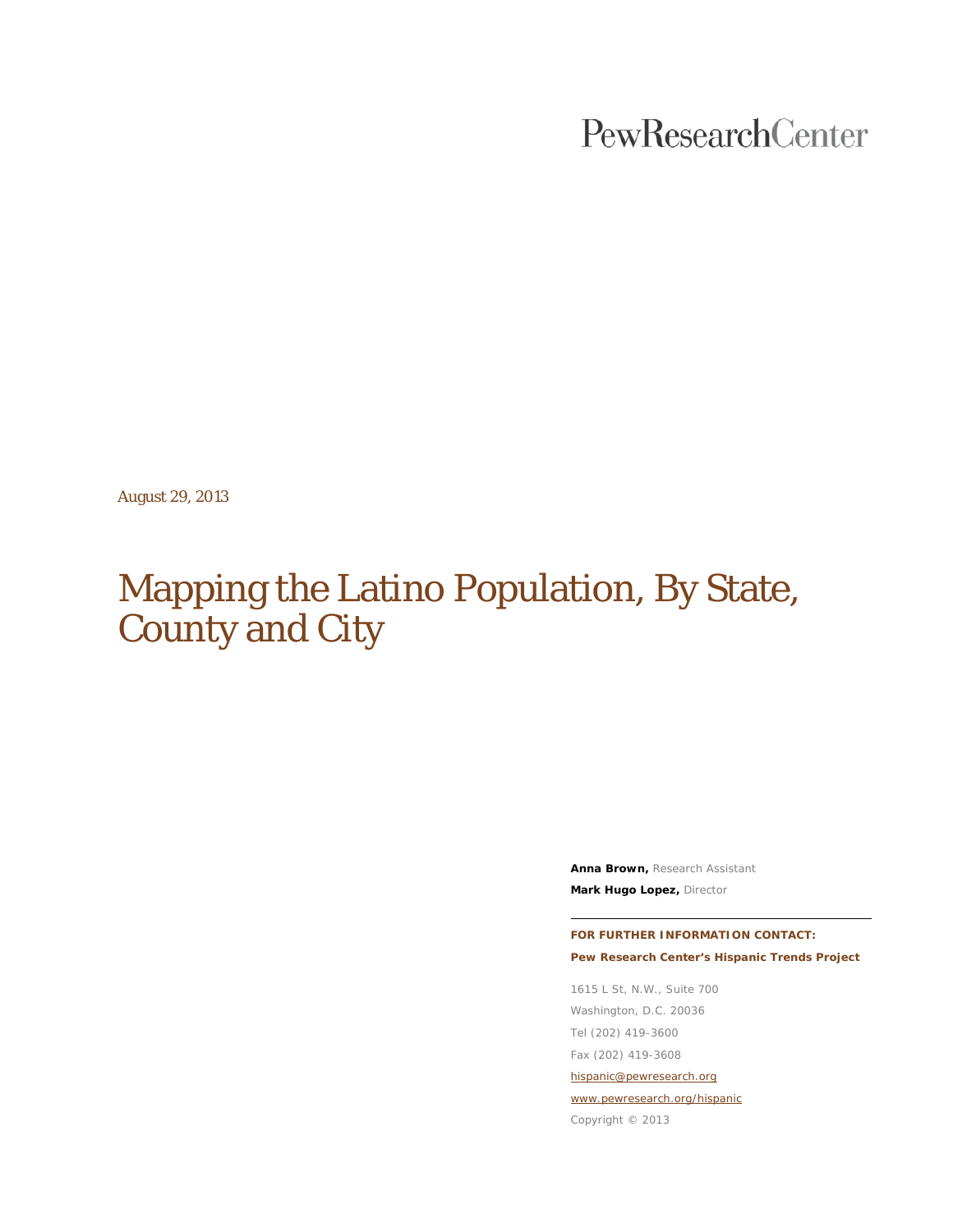## **About the Pew Research Center's Hispanic Trends Project**

Pew Research Center is a nonpartisan fact tank that informs the public about the issues, attitudes and trends shaping America and the world*.* It does not take policy positions. Its Hispanic Trends Project seeks to improve public understanding of the diverse Hispanic population in the United States and to chronicle Latinos' growing impact on the nation. All of the project's reports are available at [www.pewresearch.org/hispanic.](http://www.pewresearch.org/hispanic)

The staff of the Pew Research Center's Hispanic Trends Project is:

*Mark Hugo Lopez, Director Rakesh Kochhar, Associate Director for Research Richard Fry, Senior Research Associate Gretchen Livingston, Senior Researcher Anna Brown, Research Assistant Mary Seaborn, Administrative Manager*

*Jeffrey S. Passel, Senior Demographer Ana Gonzalez-Barrera, Research Associate Eileen Patten, Research Analyst Danielle Cuddington, Intern*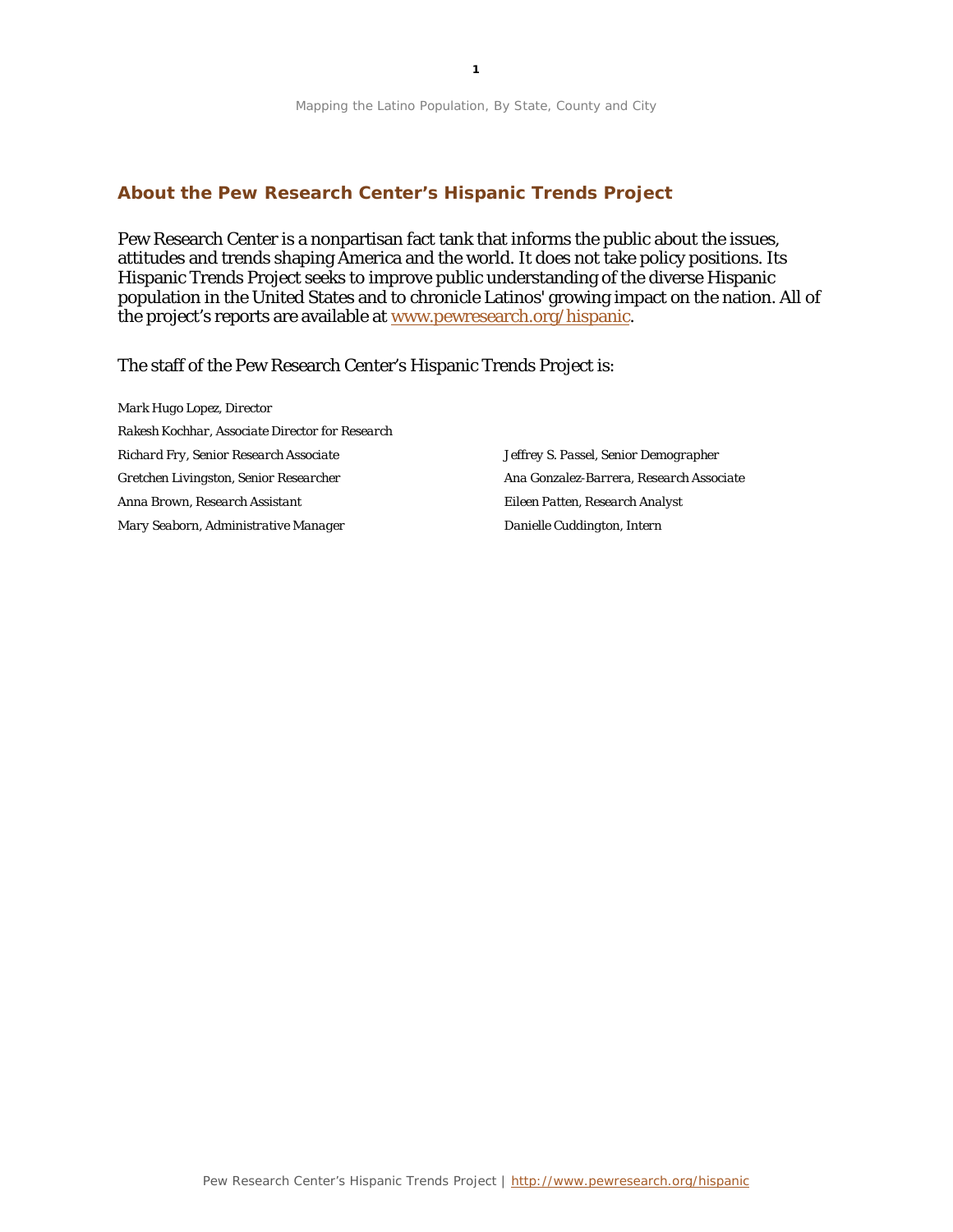## **About this Report**

This report examines the geographic distribution and demographic characteristics of the U.S. Hispanic population in the 50 states and the District of Columbia, the nation's more than 3,000 counties, and the 60 largest metropolitan area populations by Hispanic population. The data for this report are derived from the 2011 American Community Survey (1% IPUMS), the 2000 Census (5% IPUMS), and U.S. Census Bureau county population datasets.

Accompanying this report are demographic and economic [profiles](http://www.pewhispanic.org/states/) of the Hispanic population in each of the 50 states and the District of Columbia; a [database](http://www.pewhispanic.org/states/) documenting the Hispanic population in the nation's counties; and [demographic and economic profiles](http://www.pewhispanic.org/2013/08/29/hispanic-population-in-select-u-s-metropolitan-areas-2011/) of the Hispanic population in the 60 metropolitan areas with the largest Hispanic populations. Also accompanying this report is an *interactive map* showing key characteristics in each state and the District of Columbia; [interactive maps](http://www.pewhispanic.org/2013/08/29/u-s-hispanic-population-by-county-1980-2011/) showing the size, share and growth in the Hispanic population in each of the nation's counties between 1980 and 2011; an [interactive map](http://www.pewhispanic.org/2013/08/29/hispanic-population-in-select-u-s-metropolitan-areas-2011/) and [table](http://www.pewhispanic.org/2013/08/29/hispanic-population-in-select-u-s-metropolitan-areas-2011/) showing the 60 largest metropolitan areas by Hispanic population and [a table](http://www.pewhispanic.org/2012/06/27/regional-distribution-of-hispanic-origin-groups/) showing the largest population and shares for the ten largest Hispanic origin groups—Mexicans, Puerto Ricans, Cubans, Salvadorans, Dominicans, Guatemalans, Colombians, Hondurans, Ecuadorians and Peruvians.

This report was written by Anna Brown, Research Assistant, Pew Research Center's Hispanic Trends Project and Mark Hugo Lopez, Director of Hispanic Research, Pew Research Center. Paul Taylor, Sara Goo, Eileen Patten and Danielle Cuddington provided comments. Eileen Patten and Danielle Cuddington number-checked the report. Caroline Klibanoff was the copy editor.

## **A Note on Terminology**

The terms "Latino" and "Hispanic" are used interchangeably in this report.

"Native born" refers to persons who are U.S. citizens at birth, including those born in the United States, Puerto Rico or other U.S. territories and those born abroad to parents at least one of whom was a U.S. citizen.

"Foreign born" refers to persons born outside of the United States, Puerto Rico or other U.S. territories to parents neither of whom was a U.S. citizen.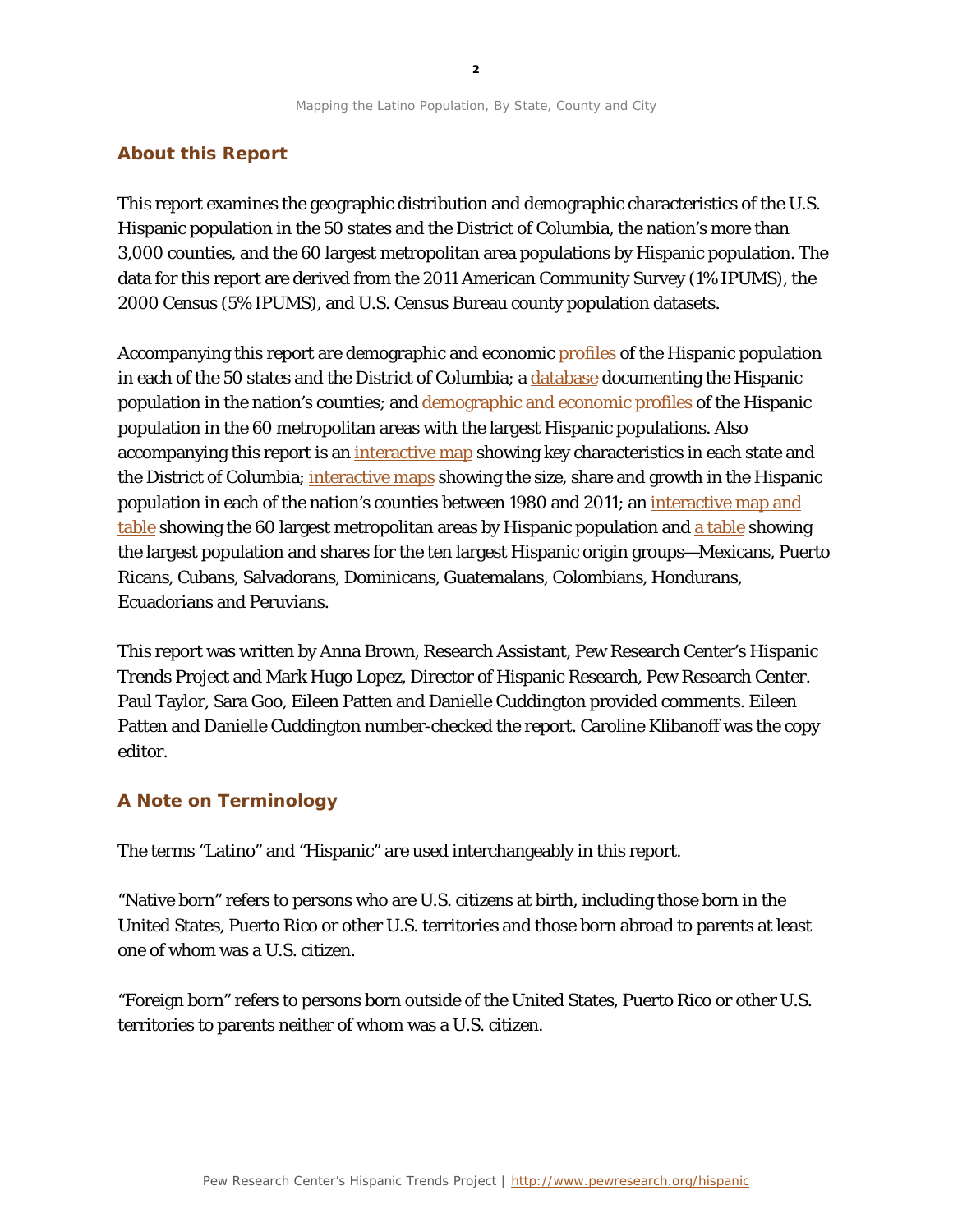# Table of Contents

| About the Pew Research Center's Hispanic Trends Project          | 1              |
|------------------------------------------------------------------|----------------|
| About this Report                                                | $\overline{2}$ |
| A Note on Terminology                                            | $\overline{2}$ |
| 1. Overview                                                      | $\overline{4}$ |
| 2. Ranking Latino Populations in the States                      | 7              |
| 3. Ranking Latino Populations in the Nation's Counties           | 11             |
| 4. Ranking Latino Populations in the Nation's Metropolitan Areas | 13             |
| References                                                       | 18             |
| <b>Appendix Tables</b>                                           | 19             |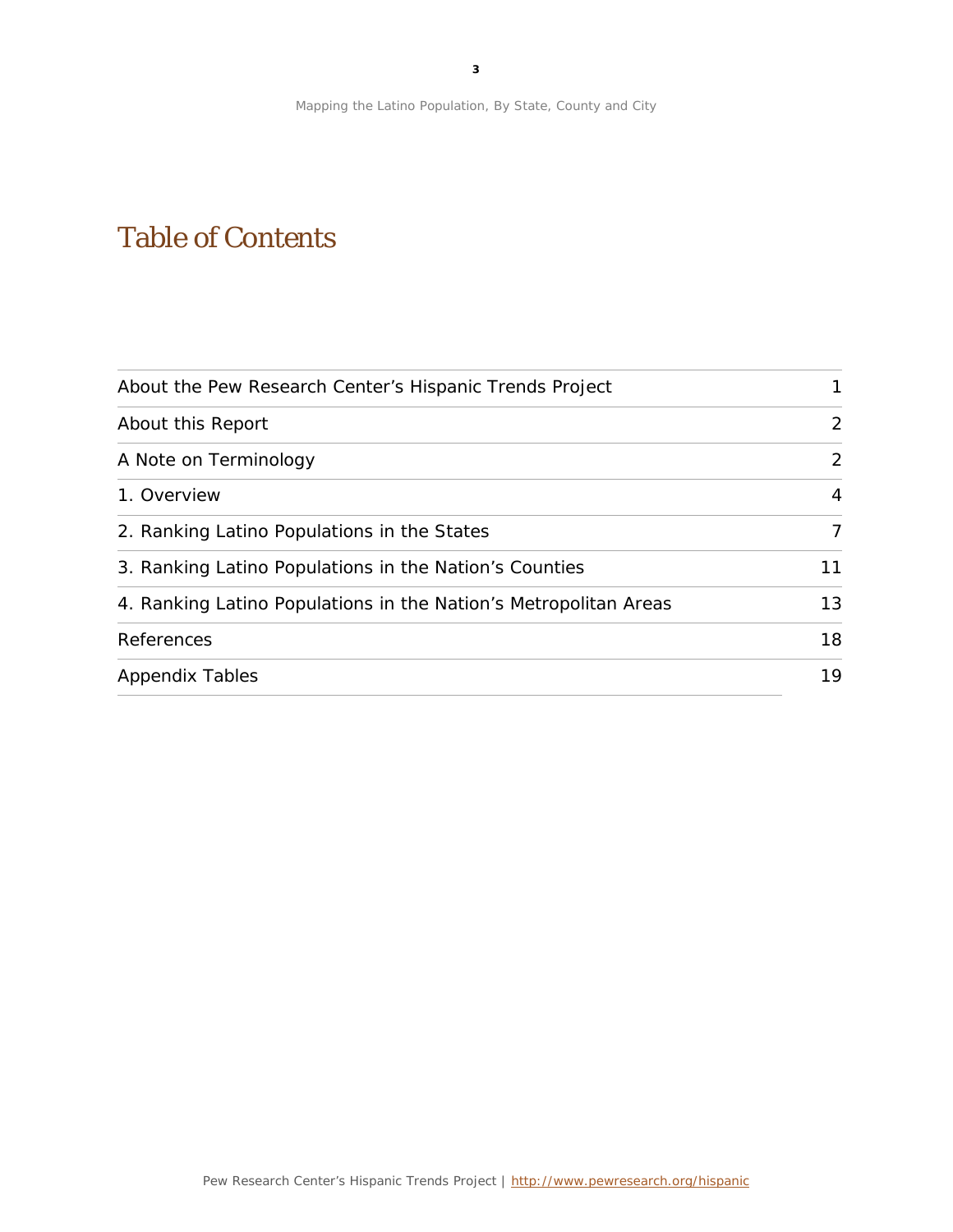# 1. Overview

The nation's Hispanic population, while still anchored in its traditional settlement areas, continues to disperse across the U.S., according to a Pew Research Center analysis of U.S. Census Bureau data.

Today, the 100 largest counties by Hispanic population contain 71% of all Hispanics. Los Angeles County, CA alone contains 4.8 million Hispanics, or 9% of the nation's Hispanic population.

### Figure 1

**The Distribution of the Nation's Hispanic Population, 2011** *Hispanic population share by county*



But the share of all Hispanics who live in these same counties has fallen from 75% in 2000 and 78% in 1990, reflecting Hispanic population growth outside of these 100 counties (see also Fry. [2008\)](http://www.pewhispanic.org/2008/10/22/latinos-account-for-half-of-us-population-growth-since-2000/).

About half of these 100 largest counties are in three states—California, Texas and Florida. Along with New York, Illinois, Arizona, New Jersey and Colorado, these eight states contain three-quarters of the nation's Latino population. But with the dispersal of the U.S. Latino population across the country, this share too is down from 79% in 2000 and 83% in 1990.

The geographic settlement patterns are to some degree aligned with the diverse origin groups of the Hispanic population. For example, looking at the nation's metropolitan areas, Mexican origin Hispanics are the dominant group in Los Angeles-Long Beach, making up 78% of the area's Hispanics. They are also the dominant group in most metropolitan areas in the border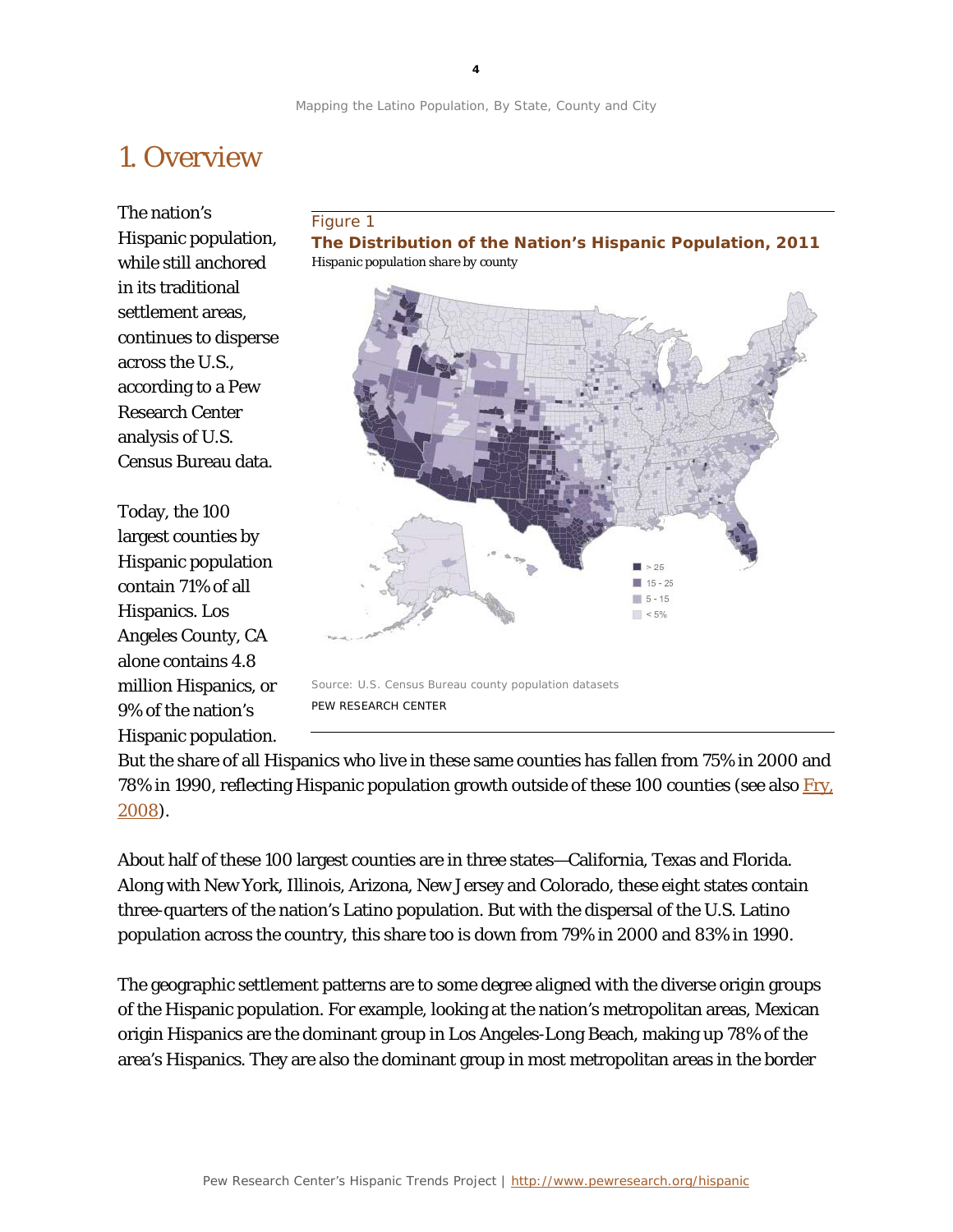states of Arizona, California, New Mexico and Texas. But along the East Coast the composition of Hispanic origin groups differs. In the New York-Northeastern New Jersey metropolitan area, Puerto Ricans and Dominicans are the dominant Hispanic origin groups. In Miami-Hialeah, FL, Cubans are the dominant Hispanic group and in the Washington, D.C. metropolitan area, Salvadorans are the largest Hispanic origin group. Nationally, Mexicans are the largest Hispanic origin group, making up 64.6% of all Hispanics [\(Lopez, Gonzalez-Barrera,](http://www.pewhispanic.org/2013/06/19/diverse-origins-the-nations-14-largest-hispanic-origin-groups/)  [Cuddington,](http://www.pewhispanic.org/2013/06/19/diverse-origins-the-nations-14-largest-hispanic-origin-groups/) 2013).

#### 78 12 3 16 8 1  $28$ 6 6 28 8 5 1 32 4 1 3  $54$ 2  $21$ 4 1 2 26 5  $\overline{2}$ 8 15 7  $28$ 30 34 18 ■Mexican ■Puerto Rican ■Salvadoran ■Cuban ■Dominican ■Guatemalan ■Other Los Angeles-Long Beach, CA New York-Northeastern NJ Miami-Hialeah, FL Washington, DC/MD/VA Providence-Fall River-Pawtucket, MA/RI Figure 2 **Largest Hispanic Origin Group Shares in Select Metropolitan Areas, 2011** *% of the Hispanic population in the metro area that is …*

Notes: In Los Angeles-Long Beach, CA, Dominicans make up less than 0.5% of the area's Hispanic population. In Providence-Fall River-Pawtucket, MA/RI, Cubans make up less than 0.5% of the area's Hispanic population.

Source: Pew Research Center tabulations of the 2011 ACS (1% IPUMS)

PEW RESEARCH CENTER

l

Latinos are the nation's largest minority group and among its fastest growing populations. According to the U.S. Census Bureau [\(2013\)](http://www.census.gov/newsroom/releases/archives/population/cb13-112.html), the Latino population in 2012 was just over 53 million, making up 17% of the U.S. population.[1](#page-5-0) Latino population growth between 2000 and

<span id="page-5-0"></span><sup>1</sup> Throughout this report and in the accompanying statistical profiles, the 2011 American Community Survey is the main data source used. According to Pew Hispanic Center tabulations based on the 2011 ACS, there were 51.9 million Hispanics in the U.S. in 2011. The population estimate published by the U.S. Census Bureau for Hispanics—53 million—reflects data from 2012.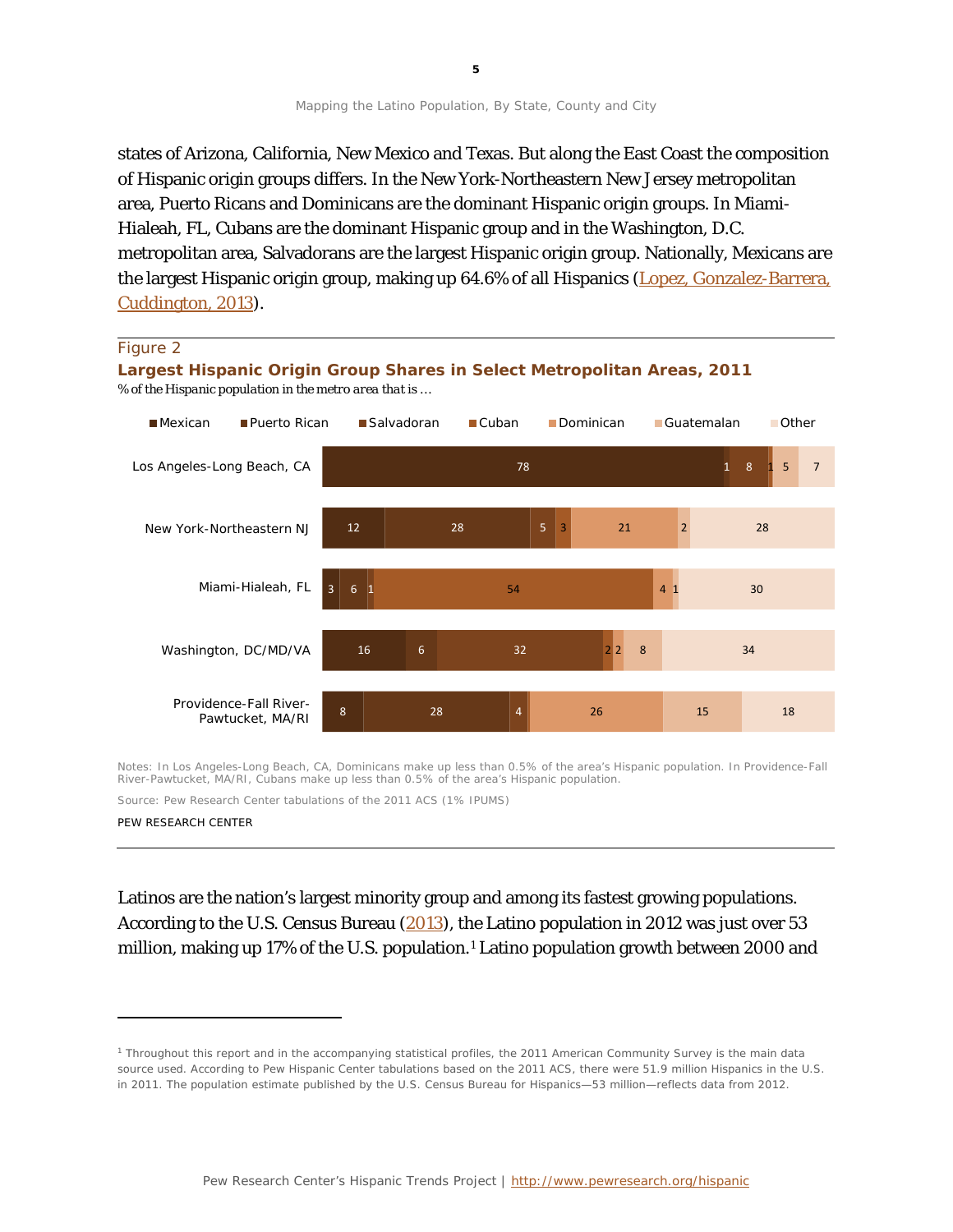2010 accounted for more than half of the nation's population growth (Passel, Cohn and Lopez, [2011\)](http://www.pewhispanic.org/2011/03/24/hispanics-account-for-more-than-half-of-nations-growth-in-past-decade/).

This report examines U.S. Hispanic population rankings in the 50 states and the District of Columbia, the nation's more than 3,000 counties, and the 60 largest Hispanic metropolitan areas.[2](#page-6-0) Accompanying this report are demographic and economic statistical profiles of the Hispanic population in each of the [50 states and the District of Columbia](http://www.pewhispanic.org/states/) and the 60 largest [metropolitan areas](http://www.pewhispanic.org/2013/08/29/hispanic-population-in-select-u-s-metropolitan-areas-2011/) by Hispanic population. Also accompanying the report is a [database of the](http://www.pewhispanic.org/states/)  [Hispanic population in the nation's counties.](http://www.pewhispanic.org/states/) Along with the demographic and economic profiles is an [interactive map](http://www.pewhispanic.org/states/) showing key Hispanic population characteristics in all 50 states and the District of Columbia, an [interactive map, interactive table](http://www.pewhispanic.org/2013/08/29/hispanic-population-in-select-u-s-metropolitan-areas-2011/) and interactive graphics showing Hispanic population characteristics in the 60 largest metropolitan areas by Hispanic population, and [interactive maps](http://www.pewhispanic.org/2013/08/29/u-s-hispanic-population-by-county-1980-2011/) showing the size, share and growth in the Hispanic population in each of the nation's counties between 1980 and 2011.

l

<span id="page-6-0"></span> $2$  Throughout this report, rankings were computed prior to rounding.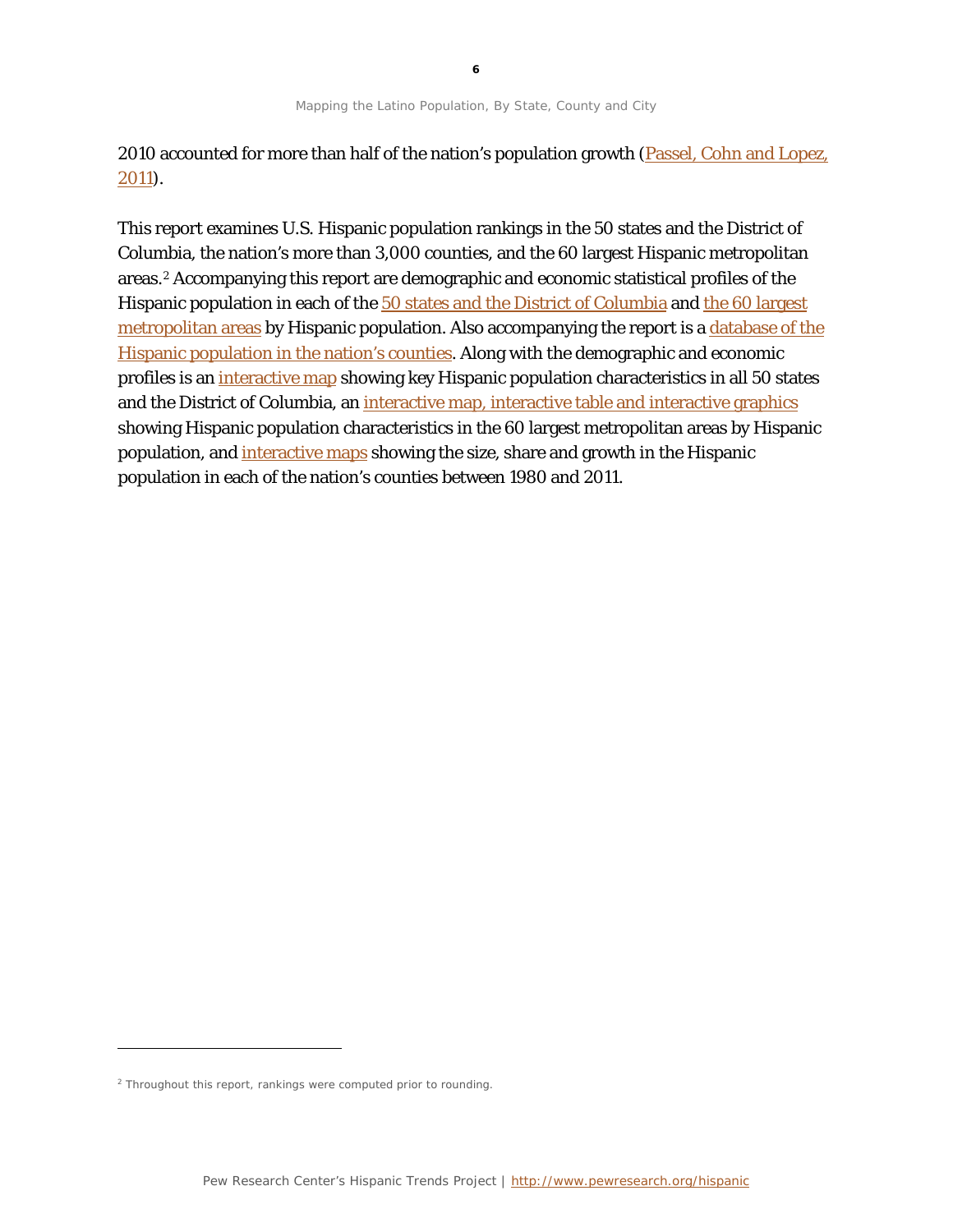**7**

Mapping the Latino Population, By State, County and City

# 2. Ranking Latino Populations in the States

# **Hispanic Population**

14.4 9.8 4.4 3.5 2.1 1.9 1.6 1.1 1.0 0.9 California Texas Florida New York Illinois Arizona New Jersey Colorado New Mexico Georgia *Total population 37.7 25.7 19.1 19.5 12.9 6.5 8.8 5.1 2.1 9.8* • More than half (55%) of the U.S. Hispanic population resides in three states: California, Texas, and Florida. California has the nation's largest Hispanic population, with about 14.4 million Hispanics. California's Hispanic population alone accounts for more than one-fourth (28%) of U.S. Hispanics. Figure 3 **Top 10 States by Hispanic Population, 2011** *(in millions)* Notes: The states shown are the 10 largest by Hispanic population. Source: Pew Research Center tabulations of the 2011 American Community Survey (1% IPUMS) PEW RESEARCH CENTER

# • Eight states have a

1

Hispanic population of over one million: California, Texas, Florida, New York, Illinois, Arizona, New Jersey, and Colorado.[3](#page-7-0)

• In New Mexico, Hispanics make up 46.7% of the state's population, the highest Hispanic population share among the 50 states and District of Columbia. Maine, West Virginia, and Vermont were among those with the lowest Hispanic population shares, at 1% each.

<span id="page-7-0"></span><sup>&</sup>lt;sup>3</sup> New Mexico's Hispanic population in 2011 was 972,204. In Figure 3, New Mexico's Hispanic population is shown as 1.0 million due to rounding.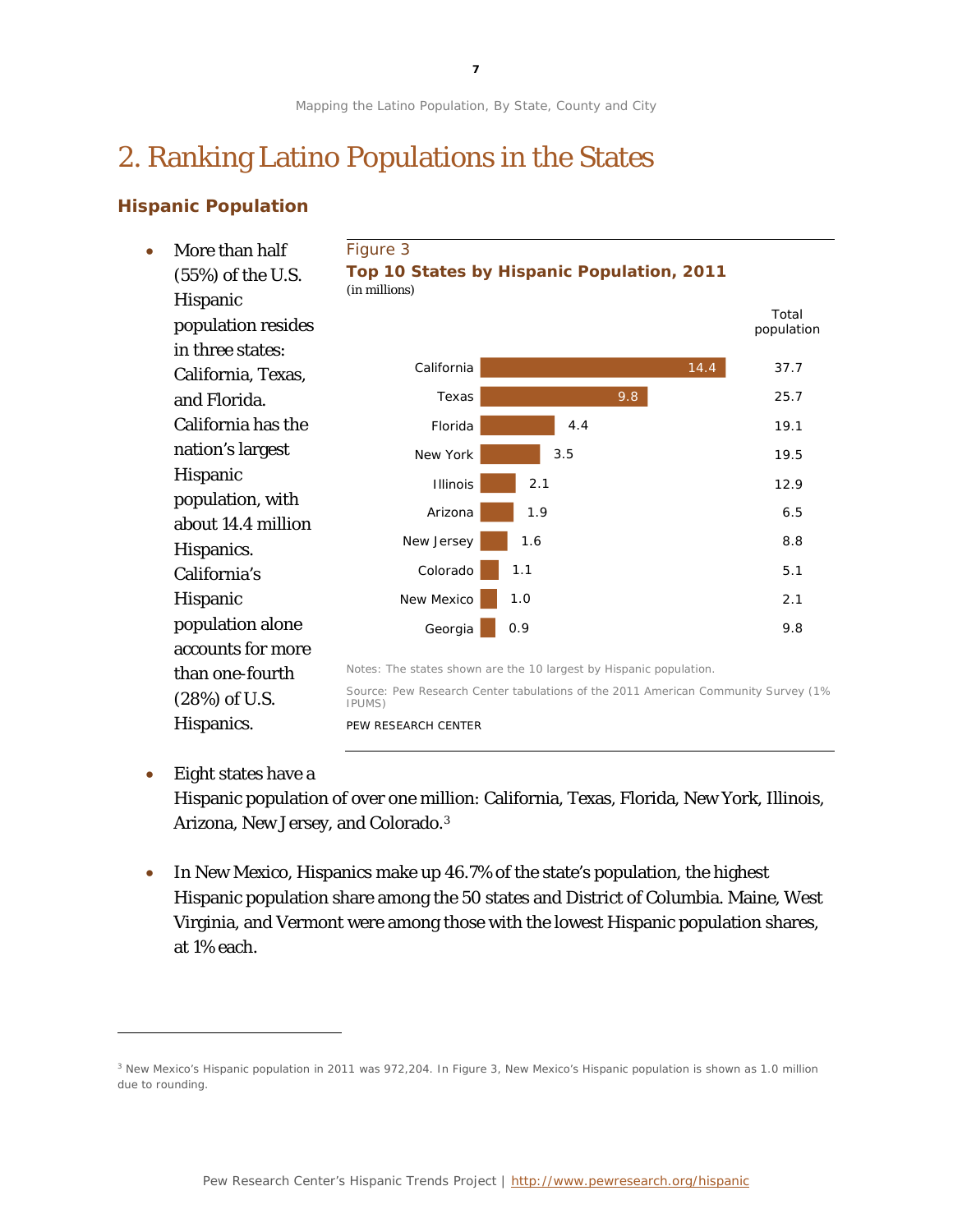- Over the last decade, some of the fastest growing Latino populations are in the southeastern U.S.
- States that have experienced the largest percentage increases in their Latino populations all have Latino populations of less than 1 million.
- As a group, the 10 states with the fastest growing Hispanic populations together accounted for 11% of the growth in the nation's Hispanic population between 2000 and 2011. By contrast, the 10 most populous Hispanic states together accounted for 69% of the growth in the nation's Hispanic population during the same period.
- Alabama's Hispanic population grew 158% between 2000 and 2011, more than any other state.
- Among all states and the District of Columbia, New York had the smallest Hispanic population percentage growth with an increase of 22% between 2000 and 2011. No state experienced a decline in its Hispanic population during the period.

## Figure 4 **Hispanic Shares of State Populations, 2011** *(%)*



Note: The states shown are the 10 largest by Hispanic share of the state population.

Source: Pew Research Center tabulations of the 2011 ACS (1% IPUMS)

PEW RESEARCH CENTER

### Table 1

## **Growth in Hispanic Population among 10 Fastest Growing Hispanic States, 2000-2011**

| <b>State</b>   | in 2000 | in 2011 | PopulationPopulation % Change,<br>2000-2011 |
|----------------|---------|---------|---------------------------------------------|
|                |         |         |                                             |
| Alabama        | 72.152  | 186,209 | 158                                         |
| South Carolina | 94.652  | 240.884 | 154                                         |
| Tennessee      | 116.692 | 296.266 | 154                                         |
| Kentucky       | 56,922  | 132,267 | 132                                         |
| South Dakota   | 10,101  | 23,158  | 129                                         |
| Arkansas       | 85,303  | 190.192 | 123                                         |
| North Carolina | 377.084 | 828,210 | 120                                         |
| Mississippi    | 37,301  | 81,088  | 117                                         |
| Maryland       | 230.992 | 488,943 | 112                                         |
| Georgia        | 434,375 | 879,858 | 103                                         |

Notes: The states shown are the 10 largest by percent change in Hispanic population from 2000 to 2011. The overall U.S. Hispanic population grew 47.5% from 2000 to 2011.

Source: Pew Research Center tabulations of the 2000 Census (5% IPUMS) and 2011 ACS (1% IPUMS)

PEW RESEARCH CENTER

**8**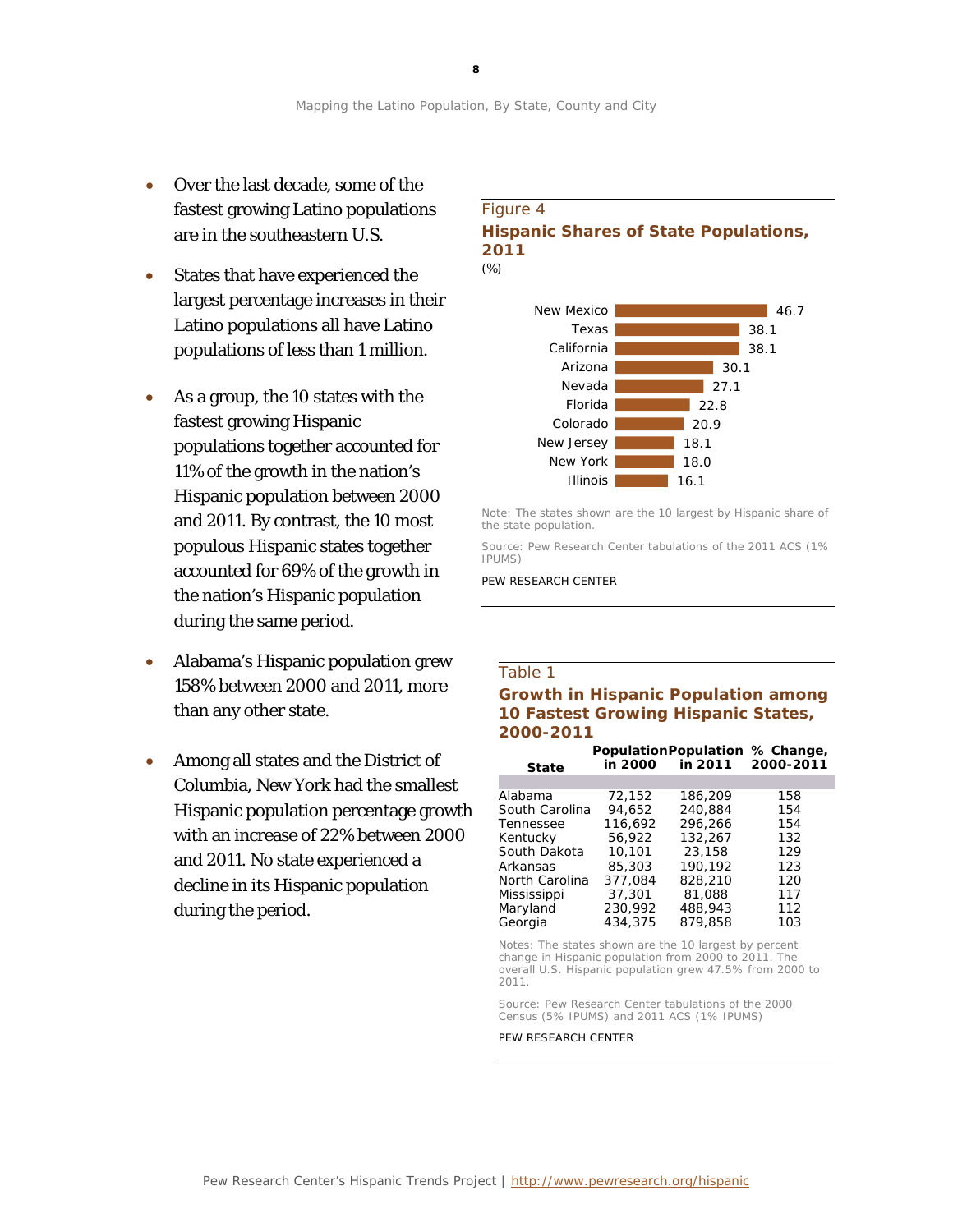## **Hispanic Origin**

l

- Mexicans are the largest Hispanic origin group in seven of the top 10 largest states by Hispanic population. The exceptions are New York, where Puerto Ricans are the largest Hispanic group, making up 33% of the state's Hispanic population; New Jersey, where Puerto Ricans are the largest Hispanic origin group and make up 29% of New Jersey's Hispanic population; and Florida where Cubans are the largest Hispanic origin group, accounting for three-in-ten (30%) Hispanics in the state.
- The diversity of Hispanic origin varies widely by state, where the dominant group accounts for 29% to 91% of the state's Hispanic population (among the top 10

states by Hispanic population) and between 5% and 33% of a state's total population.

• Mexicans are the largest Hispanic origin group in the U.S., accounting for 65% of the Hispanic population. However in 11 states—Florida, New York, New Jersey, Connecticut, District of Columbia, Hawaii, Maryland, New Hampshire, Pennsylvania, Massachusetts and Rhode Island— Mexicans are not the dominant Hispanic group.[4](#page-9-0)

| Table 2                                                                            |                      |                         |
|------------------------------------------------------------------------------------|----------------------|-------------------------|
| <b>Largest Hispanic Origin Groups</b><br>among 10 Largest Hispanic States,<br>2011 |                      |                         |
| Largest<br><b>Hispanic</b><br>origin                                               | Share of<br>Hicnanic | Share of<br>total statc |

| State           | origin<br>group | Hispanic<br>population population | total state |
|-----------------|-----------------|-----------------------------------|-------------|
|                 |                 |                                   |             |
| California      | Mexican         | 83                                | 32          |
| Texas           | Mexican         | 88                                | 33          |
| Florida         | Cuban           | 30                                |             |
| New York        | Puerto Rican    | 33                                | 6           |
| <b>Illinois</b> | Mexican         | 80                                | 13          |
| Arizona         | Mexican         | 91                                | 27          |
| New Jersey      | Puerto Rican    | 29                                | 5           |
| Colorado        | Mexican         | 78                                | 16          |
| New Mexico      | Mexican         | 63                                | 30          |
| Georgia         | Mexican         | 61                                | 6           |

Notes: The states shown are the 10 largest by Hispanic population. Among all U.S. Hispanics, 65% are of Mexican origin, 9% are Puerto Rican and 4% are Cuban.

Source: Pew Research Center tabulations of the 2011 ACS (1% IPUMS)

<span id="page-9-0"></span><sup>4</sup> Maine, Montana and Vermont had too small sample sizes to report individual origin groups.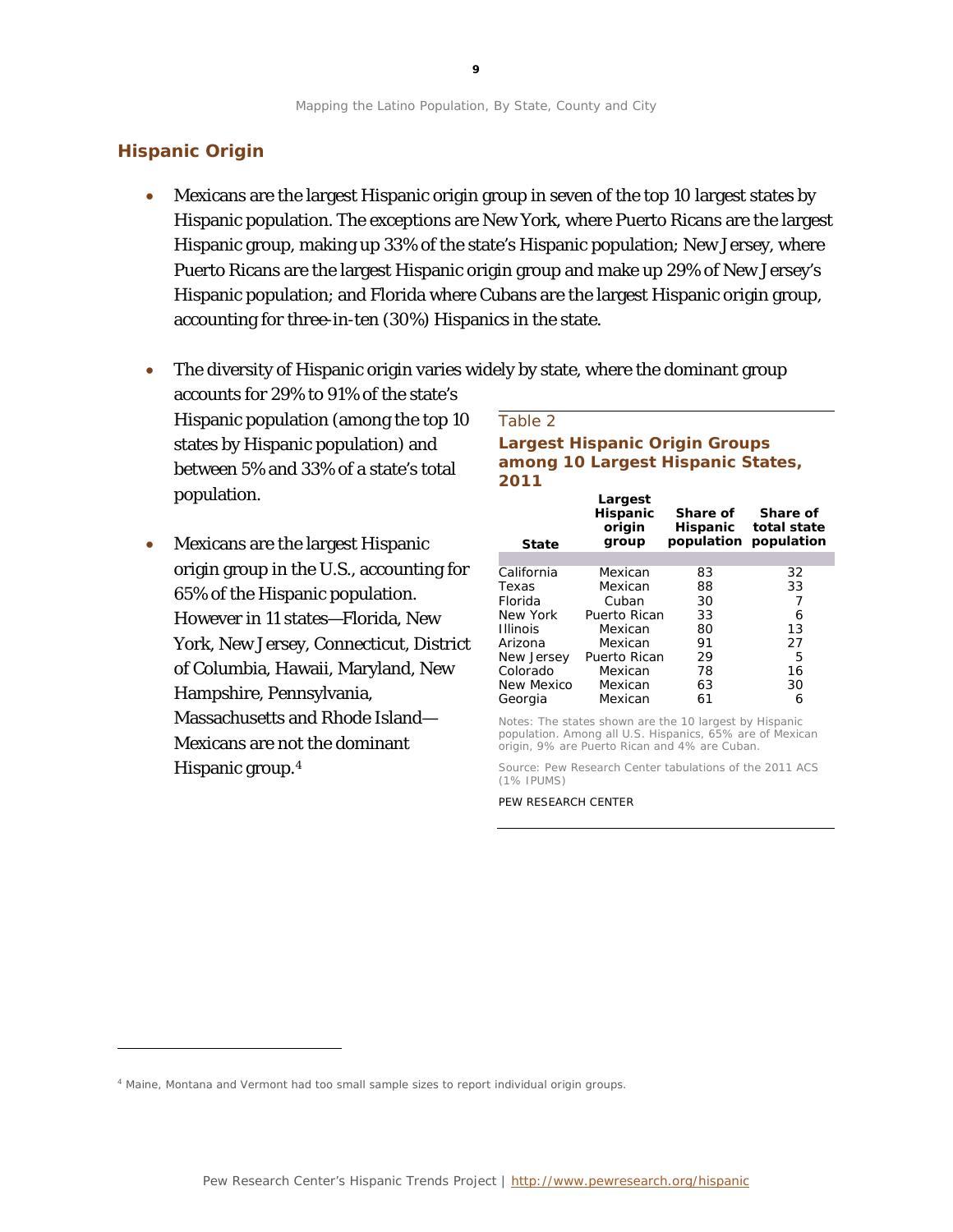## **Nativity**

- More than half (54%) of Hispanics in the District of Columbia are foreign-born, a share greater than any of the 50 states. Among North Dakota's Hispanics, 6% are foreign born, the lowest share among the 50 states and the District of Columbia.
- The ranking by foreign-born Hispanic population, though, tells a different story. California has more Hispanic immigrants—5.4 million than any other state. Overall, they make up 37% of the state's Hispanic population.

## Figure 5

**Foreign-born Share, 2011**

*(% of Hispanics who are foreign born)*



Notes: The states shown are the 10 largest by foreign-born share. Among all U.S. Hispanics, 36% are foreign born. Among the total U.S. population, 13% are foreign born.

Source: Pew Research Center tabulations of the 2011 ACS (1% IPUMS)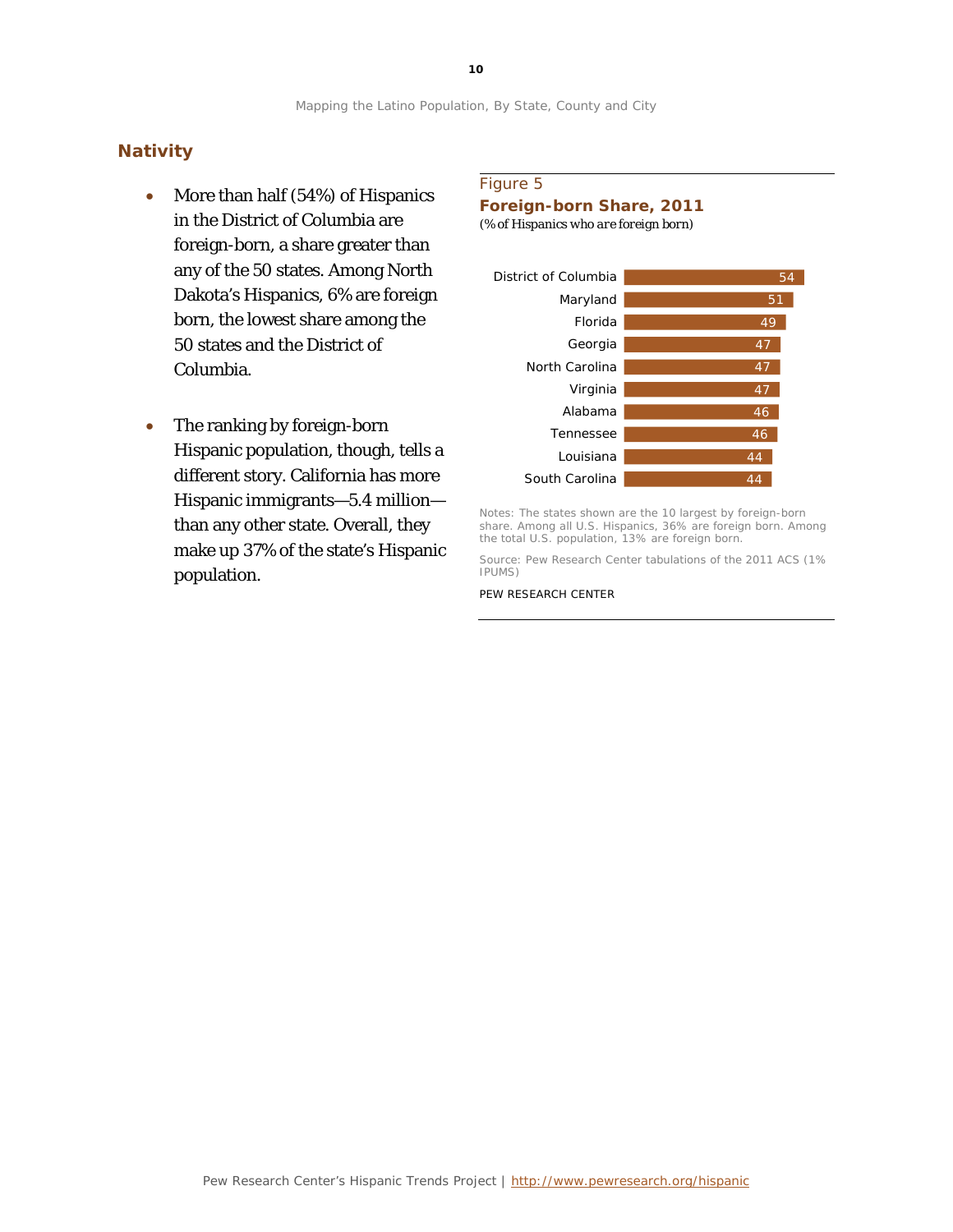# 3. Ranking Latino Populations in the Nation's Counties

| $\bullet$ | <b>Los Angeles</b> | Figure 6                                                             |                                                                                    |            |
|-----------|--------------------|----------------------------------------------------------------------|------------------------------------------------------------------------------------|------------|
|           | County has by far  |                                                                      | Top 10 Counties by Hispanic Population, 2011                                       |            |
|           | the largest        | (in thousands)                                                       |                                                                                    |            |
|           | Hispanic           |                                                                      |                                                                                    | Total      |
|           | population at 4.8  |                                                                      |                                                                                    | population |
|           | million,           | Los Angeles County, CA                                               | 4,761                                                                              | 9,889      |
|           | accounting for 9%  | Harris County, TX                                                    | 1,731                                                                              | 4,181      |
|           | of the U.S.        | Miami-Dade County, FL                                                | 1,649                                                                              | 2,555      |
|           | Hispanic           | Cook County, IL                                                      | 1,274                                                                              | 5,217      |
|           | population. The    |                                                                      |                                                                                    |            |
|           | next nine largest  | Maricopa County, AZ                                                  | 1,163                                                                              | 3,880      |
|           | counties by        | Orange County, CA                                                    | 1,043                                                                              | 3,056      |
|           | Hispanic           | Bexar County, TX                                                     | 1,034                                                                              | 1,756      |
|           | population fall    | Riverside County, CA                                                 | 1,032                                                                              | 2,240      |
|           | between one and    | San Bernardino County,                                               | 1,031                                                                              | 2,065      |
|           | two million        | СA                                                                   | 1,022                                                                              | 3,140      |
|           | Hispanic           | San Diego County, CA                                                 |                                                                                    |            |
|           | residents.         | Notes: The counties shown are the 10 largest by Hispanic population. |                                                                                    |            |
|           |                    | IPUMS)                                                               | Source: Pew Research Center tabulations of the 2011 American Community Survey (1%) |            |
| $\bullet$ | Together these 10  | PEW RESEARCH CENTER                                                  |                                                                                    |            |
|           | counties account   |                                                                      |                                                                                    |            |
|           | for almost one-    |                                                                      |                                                                                    |            |
|           |                    |                                                                      |                                                                                    |            |

third (30%) of the country's Hispanic population.

- The 25 largest counties by Hispanic population together contain 46% of the nation's Hispanic population.
- Los Angeles County, though, only ranks fourth among these top 10 counties in share of Hispanics among the total population at 48%. Miami-Dade County is among only two counties in the top 10 that are over 50% Hispanic.
- Among all 3,143 counties in the U.S., 87 are majority Hispanic. Of those, 56 are in Texas.

**11**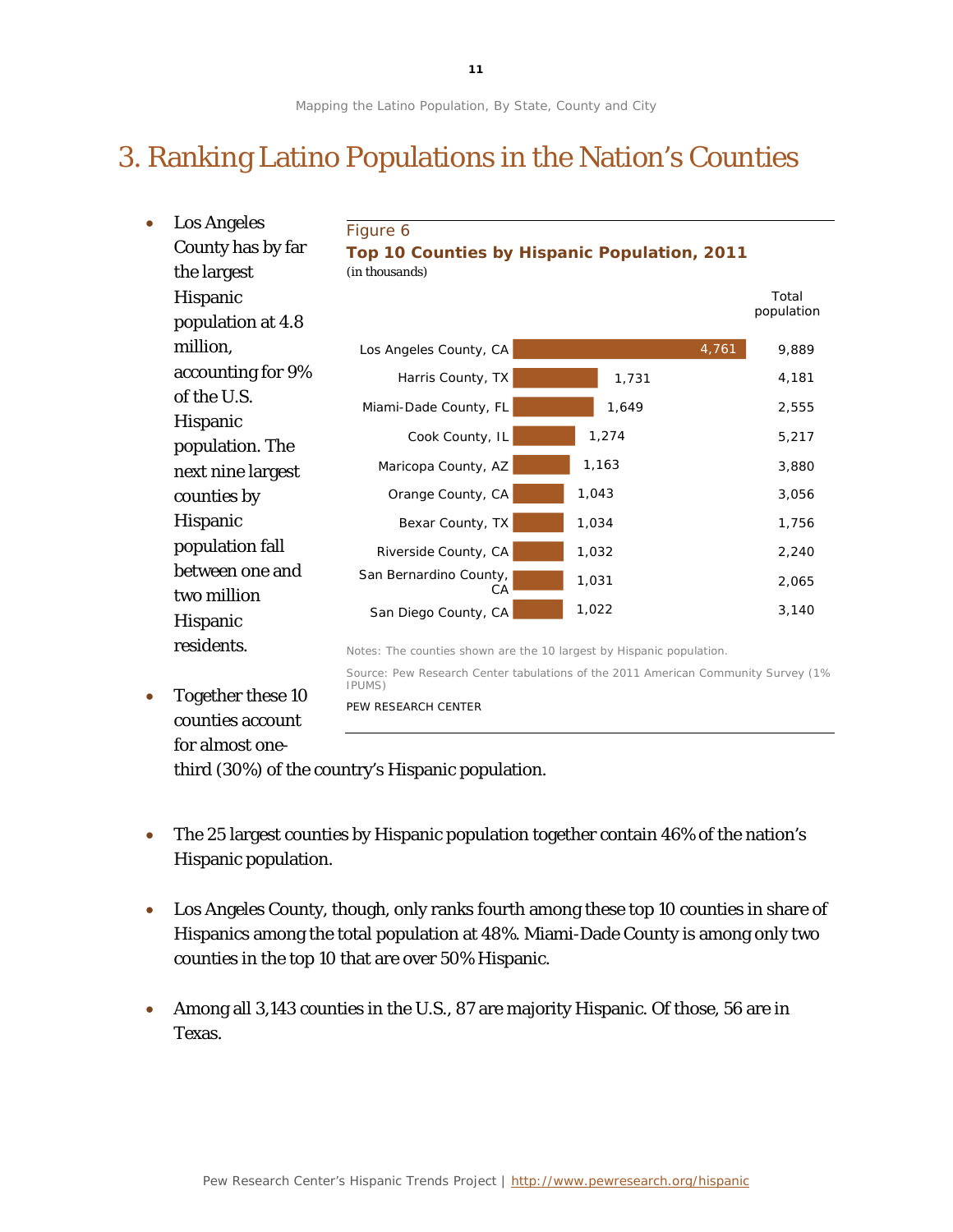- Among counties with a Hispanic population of at least 1,000 in 2011, Stewart County in Georgia experienced the most growth in the Hispanic population since 2000, growing 1,754% over 11 years.
- Among the nation's 3,143 counties, 3,018 experienced positive growth in their Hispanic population, with the notable exception of New York County which has a Hispanic population of 410,681 and experienced a 2% population decline since 2000. Overall, 114 counties saw a decline in their Hispanic population between 2000 and 2011.
- Of the 10 fastest growing counties by Hispanic population growth (that had a Hispanic population of at least 1,000 in 2011), three are located in Georgia.
- The 10 largest counties by Hispanic population accounted for 22% of the growth in the nation's Hispanic population. By contrast, the 10 fastest growing counties accounted for less than 1% of the growth in the nation's Hispanic population.

# Figure 7 **Hispanic Shares of County Populations,**





Note: The counties shown are the 10 largest by Hispanic population.

Source: Pew Research Center tabulations of the 2011 ACS (1% IPUMS)

PEW RESEARCH CENTER

#### Table 3

# **Hispanic Population Growth in the 10 Fastest Growing Counties, 2000-2011**

|                     |         | PopulationPopulation % Change, |           |
|---------------------|---------|--------------------------------|-----------|
| County              | in 2000 | in 2011                        | 2000-2011 |
|                     |         |                                |           |
| Stewart County, GA  | 79      | 1.465                          | 1754      |
| Telfair County, GA  | 215     | 2.041                          | 849       |
| Beadle County, SD   | 155     | 1.406                          | 807       |
| Adams County, MS    | 273     | 2,176                          | 697       |
| Trempealeau         |         |                                |           |
| County, WI          | 240     | 1,718                          | 616       |
| Luzerne County, PA  | 3.713   | 23,125                         | 523       |
| Sevier County, TN   | 884     | 4,880                          | 452       |
| Frederick County,   |         |                                |           |
| VA                  | 1,004   | 5,480                          | 446       |
| Paulding County, GA | 1,398   | 7.584                          | 442       |
| Macon County, NC    | 454     | 2.272                          | 400       |

Notes: The counties shown are the 10 largest by percent change in Hispanic population from 2000 to 2011 among those with a population of at least 1,000 in 2011. The overall U.S. Hispanic population grew 47.5% from 2000 to 2011.

Source: Pew Research Center tabulations of the 2000 Census (5% IPUMS) and 2011 ACS (1% IPUMS)

PEW RESEARCH CENTER

**12**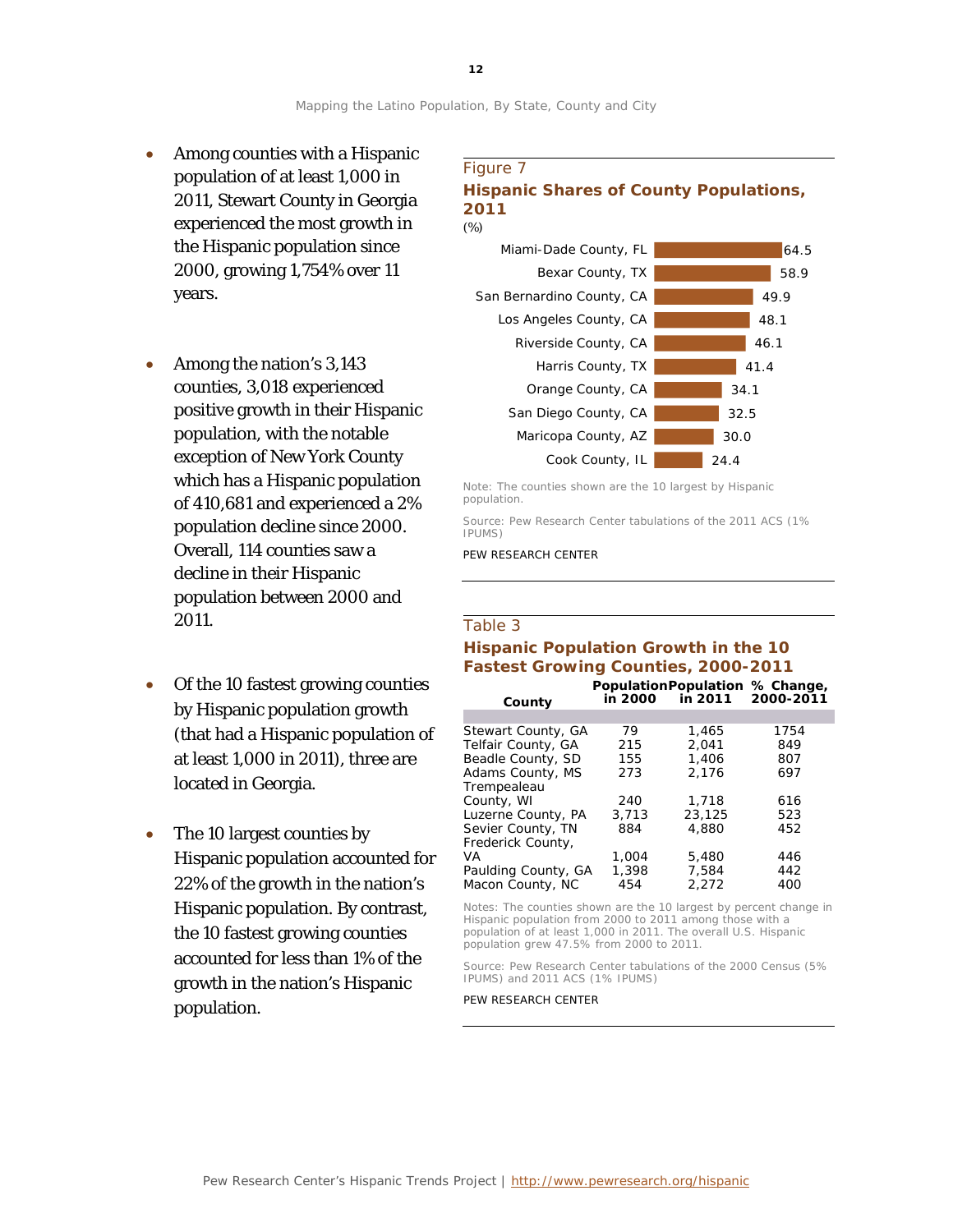# 4. Ranking Latino Populations in the Nation's Metropolitan Areas

# **Hispanic Population**

l

|           |                                                     | Figure 8                                                                                                                                   |     |                     |
|-----------|-----------------------------------------------------|--------------------------------------------------------------------------------------------------------------------------------------------|-----|---------------------|
| $\bullet$ | More than four-<br>in-ten (44%)                     | Top 10 Metropolitan Areas by Hispanic Population,<br>2011<br>(in millions)                                                                 |     |                     |
|           | Hispanics live in<br>the 10 largest<br>metropolitan |                                                                                                                                            |     | Total<br>population |
|           | areas, by Hispanic                                  | Los Angeles-Long Beach, CA                                                                                                                 | 5.8 | 12.9                |
|           | population. <sup>5</sup>                            | New York-Northeastern NJ                                                                                                                   | 4.3 | 17.9                |
|           |                                                     | Houston-Brazoria, TX                                                                                                                       | 2.1 | 5.7                 |
| $\bullet$ | The Los Angeles-                                    | Riverside-San Bernardino, CA                                                                                                               | 2.1 | 4.3                 |
|           | Long Beach, CA,                                     | Chicago, IL                                                                                                                                | 2.0 | 9.2                 |
|           | metropolitan area                                   | Dallas-Forth Worth, TX                                                                                                                     | 1.8 | 6.4                 |
|           | has the nation's                                    | Miami-Hialeah, FL                                                                                                                          | 1.6 | 2.5                 |
|           | largest Latino                                      | Phoenix, AZ                                                                                                                                | 1.2 | 3.9                 |
|           | population-5.8<br>million-and                       | San Francisco-Oakland-<br>Vallejo, CA                                                                                                      | 1.1 | 2.0                 |
|           | alone accounts for                                  | San Antonio, TX                                                                                                                            | 1.1 | 4.9                 |
|           | about one-in-ten                                    | Notes: The metropolitan areas shown are the 10 largest by Hispanic population. In<br>following graphs, metropolitan areas are abbreviated. |     |                     |
|           | $(11%)$ Latinos<br>nationally. <sup>6</sup> The     | Source: Pew Research Center tabulations of the 2011 American Community Survey (1%)<br>IPUMS)                                               |     |                     |
|           | <b>New York-</b>                                    | PEW RESEARCH CENTER                                                                                                                        |     |                     |
|           | <b>Northeastern New</b>                             |                                                                                                                                            |     |                     |

Jersey metropolitan area is the second largest by Latino population (4.3 million) and is home to 8% of Latinos nationwide.

• Two states contain six of the 10 largest Hispanic metropolitan populations. California has three– Los Angeles (#1), Riverside-San Bernardino (#4) and San Francisco-Oakland-Vallejo (#9). Texas is also home to three of the 10

<span id="page-13-0"></span><sup>5</sup> When discussing the largest metropolitan areas, the report is referring to the largest areas by Hispanic population.

<span id="page-13-1"></span><sup>6</sup> All population estimates presented in this report are for Hispanics living in the 50 states and the District of Columbia.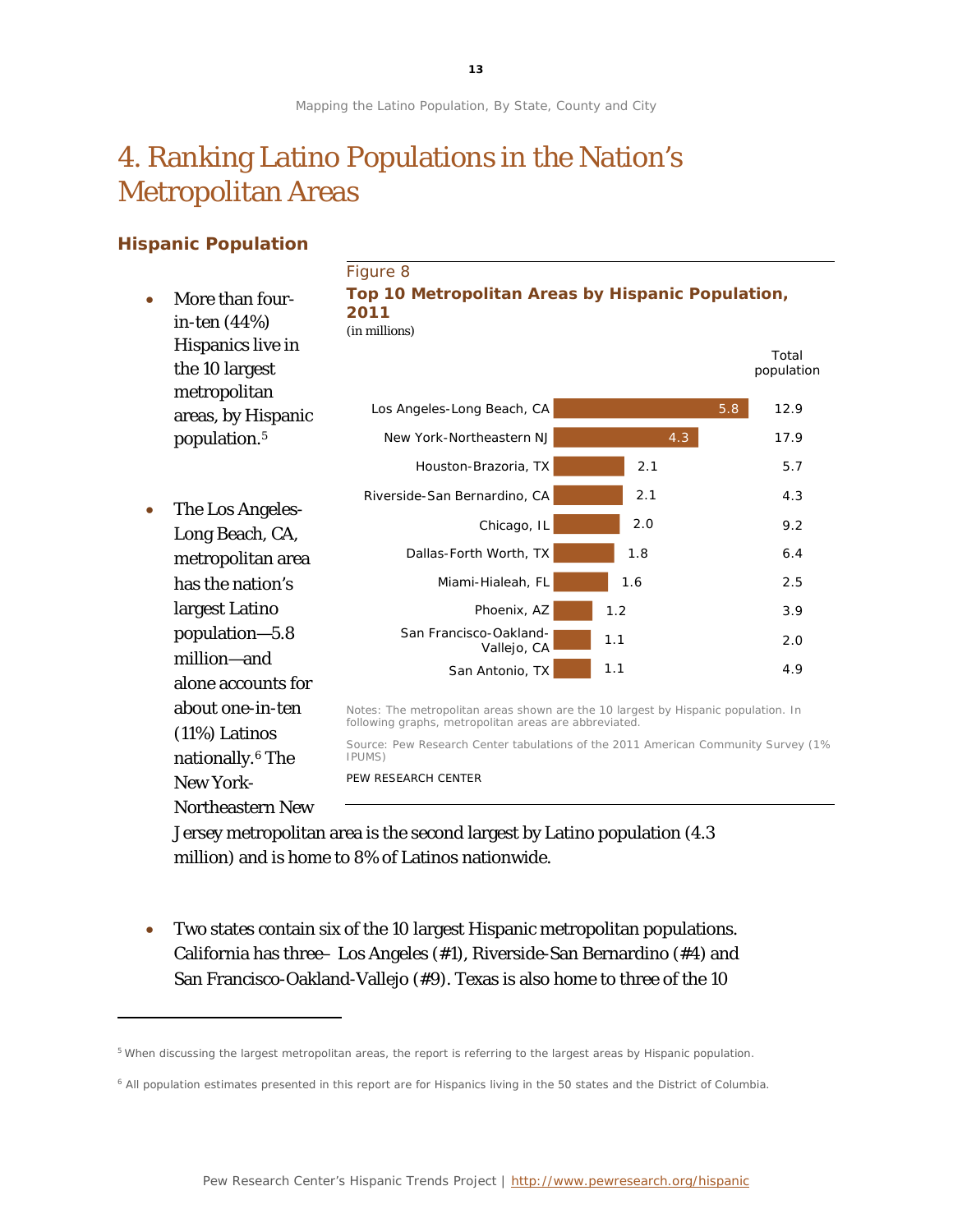largest Hispanic metropolitan areas— Houston-Brazoria (#3), Dallas-Fort Worth (#6) and San Antonio (#10). The other four largest Hispanic metropolitan populations are New York (#2); Chicago, IL (#5); Miami-Hialeah, FL (#7); and Phoenix, AZ (#8). Overall, each of the 10 largest Hispanic metropolitan areas has a Hispanic population of more than 1 million and Hispanics are the largest minority group in each.

- The Hispanic share of the total population in each of the 10 largest metro areas ranges from a low of 21% in Chicago to a high of 65% in Miami. Miami and San Antonio (55%) are the only two metro areas among the 10 largest where Hispanics are a majority of the population. Among the top 60 metropolitan areas, Hispanics account for half or more in an additional 11.[7](#page-14-0)
- Among the 60 metropolitan areas with the largest Latino populations, two have populations that are

l



PEW RESEARCH CENTER

almost entirely Latino. The population of Laredo, TX, metropolitan area with the 37th largest Latino population—is 95% Latino. The McAllen-Edinburg-Pharr-Mission, TX, metropolitan area—which has the 13th largest Hispanic population—is 91% Latino.

• From 2000 to 2011, the Hispanic population increased in every one of the top 60 metropolitan areas. The population increase ranged from a low of 14% in Los Angeles (which has the largest Hispanic population overall, and whose overall total population increased by 5%) to a high of 197% in

<span id="page-14-0"></span><sup>7</sup> The other 11 metropolitan areas are: Laredo, TX (95%), McAllen, TX (91%), Brownsville, TX (88%), El Paso, TX (81%), Las Cruces, NM (66%), Visalia, CA (61%), Yuma, AZ (60%), Merced, CA (56%); Corpus Christi, TX (53%); Fresno, CA (51%); Salinas, CA (51%).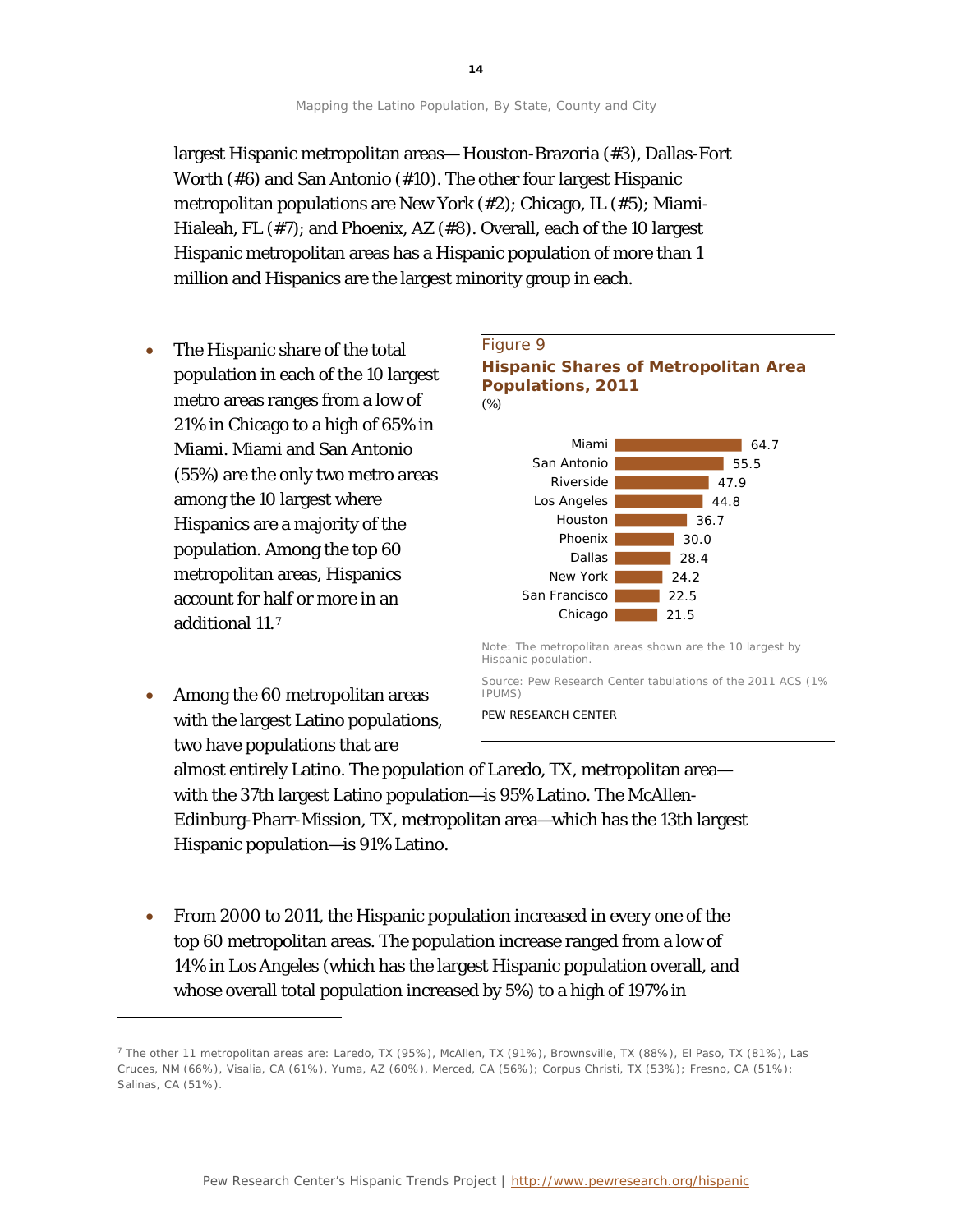Indianapolis (the 60th largest, and which experienced a total population increase of 16%).

• Compared with the Hispanic growth, these top 60 metro areas experienced more modest overall population changes in the same time period, from a high of a 43% increase among three areas (Fort Myers, FL, Las Vegas, NV, and Austin, TX) to a low of a slight decrease or no change among another three cities. Providence, RI, experienced no overall population change, while Salinas, CA, and Detroit, MI, saw decreases of 3% and 4% during that period, respectively.

# **Hispanic Origin[8](#page-15-0)**

l

- Among the 10 largest metropolitan areas by Hispanic population, Mexicans are the largest Hispanic origin group in eight. The Mexican share of the Hispanic population in these eight areas ranges from a low of 70% in the San Francisco metropolitan area to a high of 91% in Phoenix.
- In Miami and New York, Mexicans are not the largest Hispanic origin group. More than half (54%) of the Miami metropolitan area's Hispanic population is Cuban. In the New York metropolitan area, Puerto Ricans are the largest Hispanic group, making up 28% of all Hispanics. They are closely followed by Dominicans, who make up 21% of

### Table 4 **Largest Hispanic Origin Group among Top 10 Hispanic Metropolitan Areas, 2011** *(%)*

| $\frac{1}{2}$ |                                            |                              |                                 |
|---------------|--------------------------------------------|------------------------------|---------------------------------|
| Metro area    | Largest<br><b>Hispanic</b><br>origin group | Share of<br>Hispanic<br>pop. | Share of<br>total metro<br>pop. |
|               |                                            |                              |                                 |
| Los Angeles   | Mexican                                    | 78                           | 35                              |
| New York      | Puerto Rican                               | 28                           | 7                               |
| Houston       | Mexican                                    | 78                           | 28                              |
| Riverside     | Mexican                                    | 88                           | 42                              |
| Chicago       | Mexican                                    | 79                           | 17                              |
| Dallas        | Mexican                                    | 85                           | 24                              |
| Miami         | Cuban                                      | 54                           | 35                              |
| Phoenix       | Mexican                                    | 91                           | 27                              |
| San Francisco | Mexican                                    | 70                           | 16                              |
| San Antonio   | Mexican                                    | 90                           | 50                              |
|               |                                            |                              |                                 |

Notes: The metropolitan areas shown are the 10 largest by Hispanic population. Among all U.S. Hispanics, 65% are of Mexican origin, 9% are Puerto Rican and 4% are Cuban.

Source: Pew Research Center tabulations of the 2011 ACS (1% IPUMS)

<span id="page-15-0"></span><sup>&</sup>lt;sup>8</sup> Hispanic origin is based on self-described family ancestry or place of birth in response to a question on the Census Bureau's American Community Survey. Ancestry is not necessarily the same as the place of birth of the respondent, nor is it indicative of immigrant or citizenship status. For example a U.S. citizen born in Los Angeles of Mexican immigrant parents or grandparents may (or may not) identify his or her Hispanic origin as Mexico. Likewise, some immigrants born in Mexico may identify another country as their origin depending on the place of birth of their ancestors.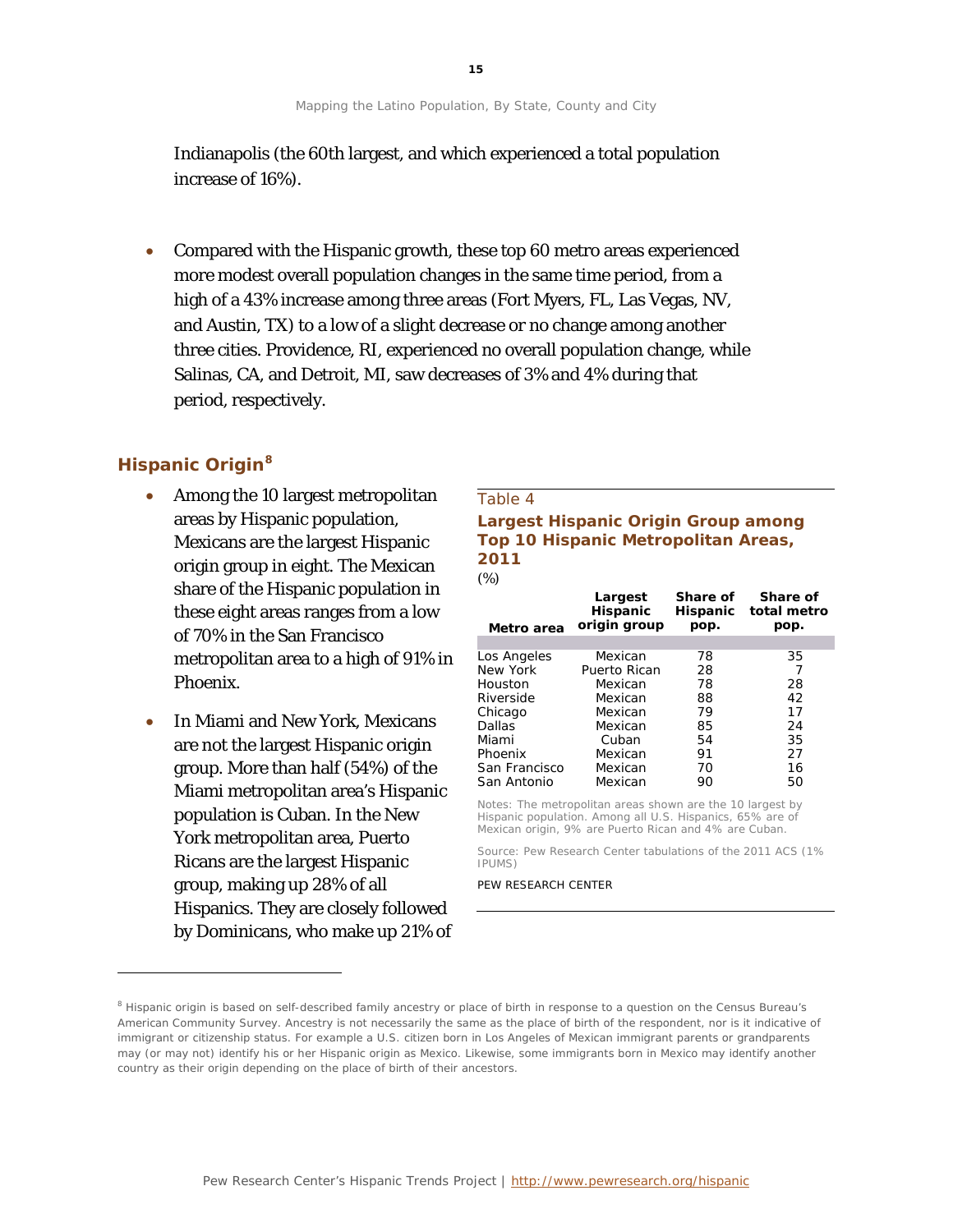the area's Hispanic population.

• Mexicans are the largest Hispanic origin group in 49 of the top 60 metro areas, and they account for 95% or more of the Hispanic population in eight metro areas in the top 60. The Mexican share is highest in McAllen, TX, where they account for nearly all ([9](#page-16-0)8%) of the area's Hispanics.  $^9$ 

# **Nativity**

1

- In Miami, two-thirds (66%) of the Hispanic population is foreign born, a share higher than any of the top 60 metro areas and the only top 10 metro area in which more than half of Hispanics are foreign born.
- By contrast, only 17% of Hispanics in the San Antonio area are foreign born. For U.S. Hispanics overall, the foreign-born share is 36%.
- Among the top 60 metro areas by Hispanic population, Corpus Christi, TX, has the lowest foreignborn share among Hispanics at 8%. Corpus Christi is the 46th largest metropolitan area by Hispanic population and is the only metropolitan area in the top 60 where fewer than one-in-ten Hispanics were born outside the U.S.

### Figure 10

**Foreign-born Share in 10 Largest Metropolitan Areas by Hispanic Population, 2011** *(% of Hispanics who are foreign born)*



Notes: The metropolitan areas shown are the 10 largest by Hispanic population. Among all U.S. Hispanics, 36% are foreign born. Among the total U.S. population, 13% are foreign born.

Source: Pew Research Center tabulations of the 2011 ACS (1% IPUMS)

PEW RESEARCH CENTER

• From 2000 to 2011, the foreign-born Hispanic population increased in all of the top 60 metro areas by Hispanic population except for one— Los Angeles (a decline of 3%). The greatest change was in Fort Myers, FL, with an increase of 211% among Hispanics born outside the U.S. Including Fort Myers, seven metro areas experienced a growth of more than 100% among the foreign-born Hispanic population between 2000 and 2011.

<span id="page-16-0"></span><sup>9</sup> The other seven metro areas where the Hispanic population is 95% or more Mexican origin are: Yuma, AZ (98%); Brownsville-Harlingen-San Benito, TX (97%); Las Cruces, NM (96%); El Paso, TX (96%); Visalia-Tulare-Porterville, CA (95%); Odessa, TX (95%); Laredo, TX (95%).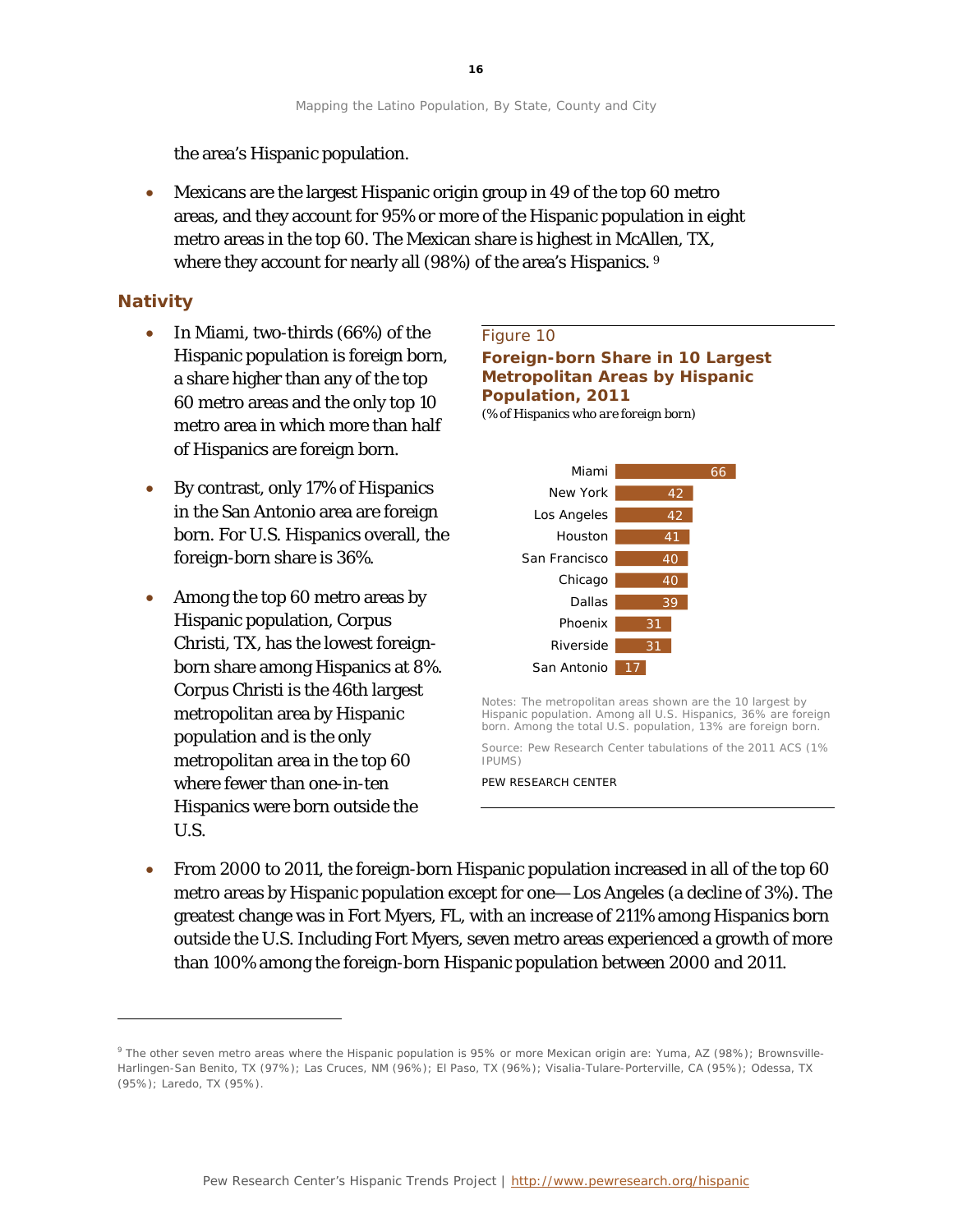**17**

• In the same time period, the native-born population was also increasing—and at a generally higher rate. The greatest increase, of 281%, occurred in Raleigh, NC. A total of thirteen metro areas, including Raleigh, experienced growth of greater than 100% among their native-born Hispanic populations. The smallest increase was in Salinas, CA (20%).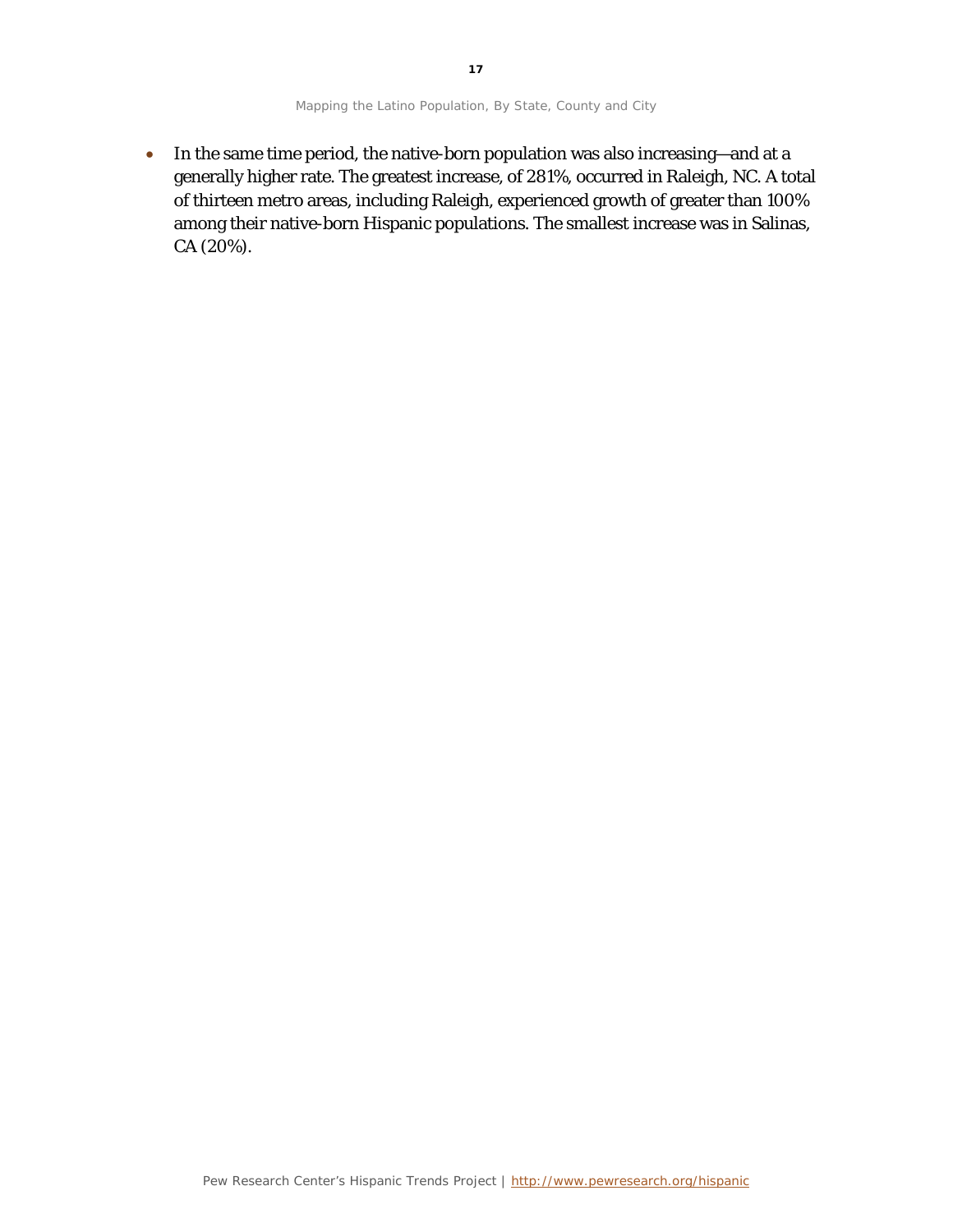# References

- Fry, Richard. 2008. "Latinos Account for Half of U.S. Population Growth Since 2000." Washington, D.C.: Pew Hispanic Center, October. [http://www.pewhispanic.org/2008/10/22/latinos-account-for-half-of-us-population](http://www.pewhispanic.org/2008/10/22/latinos-account-for-half-of-us-population-growth-since-2000/)[growth-since-2000/](http://www.pewhispanic.org/2008/10/22/latinos-account-for-half-of-us-population-growth-since-2000/)
- Lopez, Mark Hugo, Ana Gonzalez-Barrera and Danielle Cuddington. 2013. "Diverse Origins: The Nation's 14 Largest Hispanic-Origin Groups." Washington, D.C.: Pew Hispanic Center, June. [http://www.pewhispanic.org/2013/06/19/diverse-origins-the-nations-](http://www.pewhispanic.org/2013/06/19/diverse-origins-the-nations-14-largest-hispanic-origin-groups/)[14-largest-hispanic-origin-groups/](http://www.pewhispanic.org/2013/06/19/diverse-origins-the-nations-14-largest-hispanic-origin-groups/)
- Passel, Jeffrey, D'Vera Cohn and Mark Hugo Lopez. 2011. "Hispanics Account for More than Half of Nation's Growth in Past Decade." Washington, D.C.: Pew Hispanic Center, March. [http://www.pewhispanic.org/2011/03/24/hispanics-account-for-more-than](http://www.pewhispanic.org/2011/03/24/hispanics-account-for-more-than-half-of-nations-growth-in-past-decade/)[half-of-nations-growth-in-past-decade/](http://www.pewhispanic.org/2011/03/24/hispanics-account-for-more-than-half-of-nations-growth-in-past-decade/)
- U.S. Census Bureau. 2013. "Asians Fastest-Growing Race or Ethnic Group in 2012." Washington, D.C., June. <http://www.census.gov/newsroom/releases/archives/population/cb13-112.html>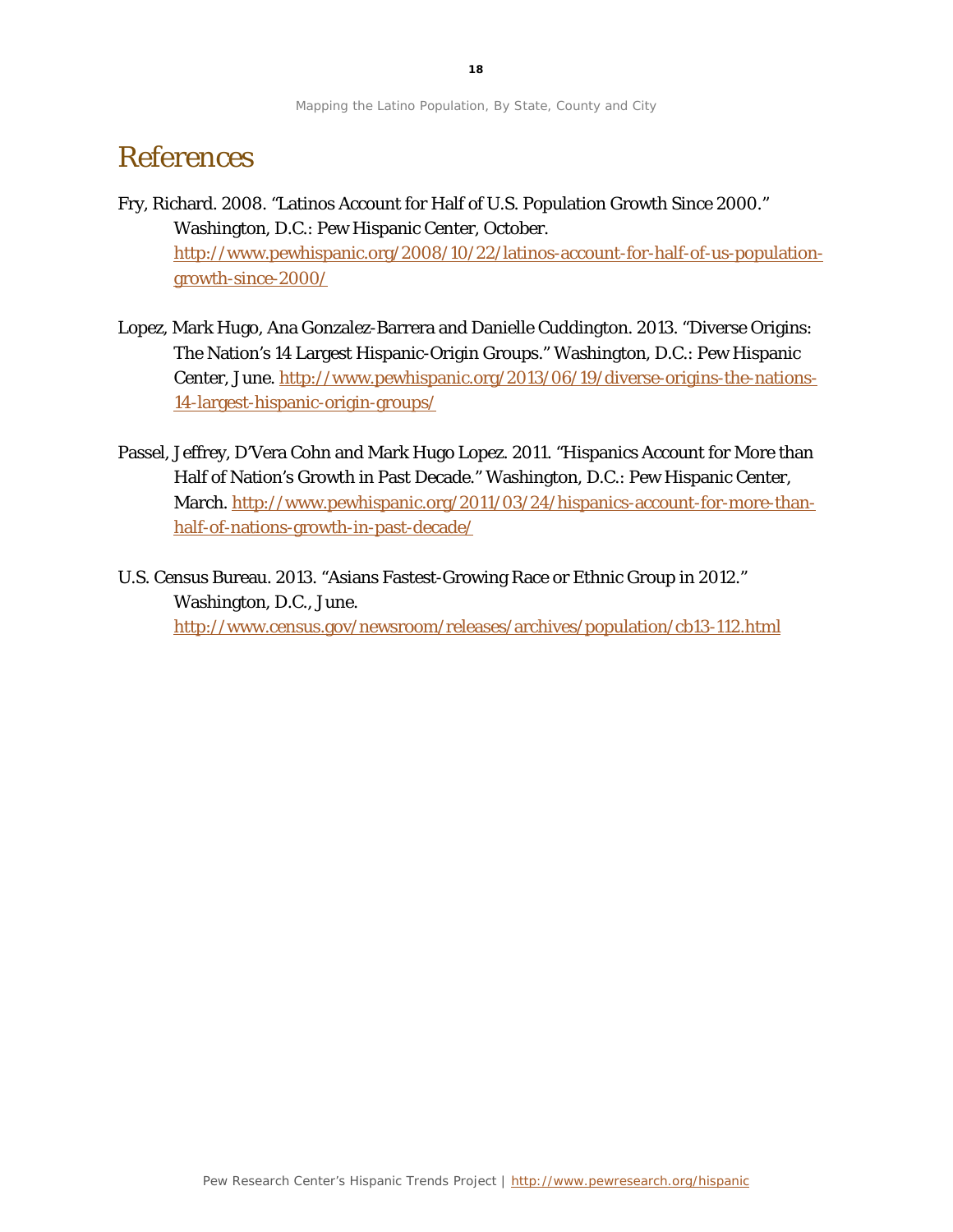# Appendix Tables

## Appendix Table A1

## **The 60 Largest Metropolitan Areas by Hispanic Population: Population and Demographics among Hispanics**

|                                                    |                                             | Hispanic | <b>Among Hispanics</b> |              |                 |                          |
|----------------------------------------------------|---------------------------------------------|----------|------------------------|--------------|-----------------|--------------------------|
|                                                    | Hispanic                                    | share of |                        | Foreign      |                 | Largest                  |
| Metropolitan area                                  | population population Median<br>(thousands) | (%)      | age                    | born<br>(% ) | Citizen<br>(% ) | Hispanic<br>origin group |
|                                                    |                                             |          |                        |              |                 |                          |
| 1. Los Angeles-Long Beach, CA                      | 5,804                                       | 45       | 28                     | 42           | 72              | Mexican                  |
| 2. New York-Northeastern NJ                        | 4,317                                       | 24       | 31                     | 42           | 74              | Puerto Rican             |
| 3. Houston-Brazoria, TX                            | 2,105                                       | 37       | 26                     | 41           | 69              | Mexican                  |
| 4. Riverside-San Bernardino, CA                    | 2,062                                       | 48       | 25                     | 31           | 81              | Mexican                  |
| 5. Chicago, IL                                     | 1,971                                       | 21       | 27                     | 40           | 73              | Mexican                  |
| 6. Dallas-Fort Worth, TX                           | 1,809                                       | 28       | 25                     | 39           | 68              | Mexican                  |
| 7. Miami-Hialeah, FL                               | 1,627                                       | 65       | 39                     | 66           | 67              | Cuban                    |
| 8. Phoenix, AZ                                     | 1,163                                       | 30       | 24                     | 31           | 77              | Mexican                  |
| 9. San Francisco-Oakland-Vallejo, CA               | 1,114                                       | 23       | 29                     | 40           | 73              | Mexican                  |
| 10. San Antonio, TX                                | 1,112                                       | 55       | 29                     | 17           | 89              | Mexican                  |
| 11. San Diego, CA                                  | 1,021                                       | 33       | 27                     | 36           | 76              | Mexican                  |
| 12. Washington, DC/MD/VA                           | 807                                         | 14       | 28                     | 54           | 61              | Salvadoran               |
| 13. McAllen-Edinburg-Pharr-Mission, TX             | 724                                         | 91       | 26                     | 33           | 76              | Mexican                  |
| 14. El Paso, TX                                    | 668                                         | 81       | 30                     | 30           | 82              | Mexican                  |
| 15. Denver-Boulder, CO                             | 609                                         | 23       | 26                     | 29           | 76              | Mexican                  |
| 16. Las Vegas, NV                                  | 585                                         | 30       | 26                     | 41           | 71              | Mexican                  |
| 17. Fresno, CA                                     | 563                                         | 51       | 25                     | 32           | 76              | Mexican                  |
| 18. Orlando, FL                                    | 562                                         | 26       | 30                     | 27           | 84              | Puerto Rican             |
| 19. Atlanta, GA                                    | 546                                         | 11       | 25                     | 48           | 62              | Mexican                  |
| 20. Austin, TX                                     | 524                                         | 31       | 26                     | 28           | 76              | Mexican                  |
| 21. San Jose, CA                                   | 492                                         | 27       | 27                     | 34           | 75              | Mexican                  |
| 22. Tampa-St. Petersburg-Clearwater, FL            | 469                                         | 17       | 30                     | 33           | 80              | Puerto Rican             |
| 23. Fort Lauderdale-Hollywood-Pompano<br>Beach, FL | 459                                         | 26       | 35                     | 52           | 74              | Cuban                    |
| 24. Philadelphia, PA/NJ                            | 433                                         | 8        | 26                     | 23           | 84              | Puerto Rican             |
| 25. Bakersfield, CA                                | 426                                         | 50       | 24                     | 32           | 76              | Mexican                  |
| 26. Albuquerque, NM                                | 416                                         | 47       | 29                     | 15           | 90              | Mexican                  |
| 27. Boston, MA-NH                                  | 416                                         | 10       | 27                     | 41           | 74              | Puerto Rican             |
| 28. Sacramento, CA                                 | 384                                         | 19       | 26                     | 26           | 82              | Mexican                  |
| 29. Brownsville-Harlingen-San Benito, TX           | 364                                         | 88       | 28                     | 27           | 82              | Mexican                  |
| 30. Tucson, AZ<br>Cont. on next page               | 347                                         | 35       | 27                     | 23           | 86              | Mexican                  |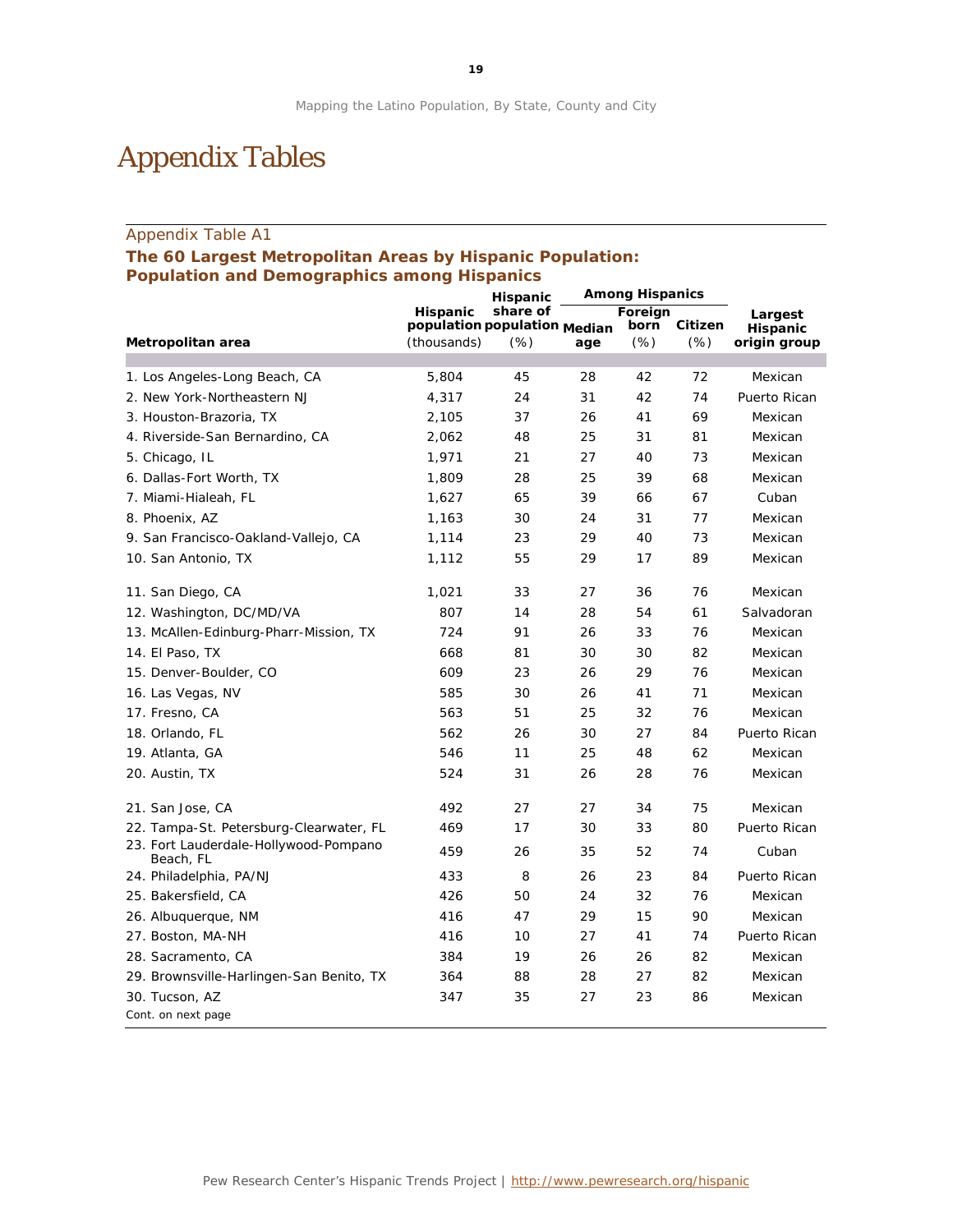# Appendix Table A1 (Cont.) **The 60 Largest Metropolitan Areas by Hispanic Population: Population and Demographics among Hispanics**

|                                                    |                              | Hispanic |     | <b>Among Hispanics</b> |         |                 |  |
|----------------------------------------------------|------------------------------|----------|-----|------------------------|---------|-----------------|--|
|                                                    | Hispanic                     | share of |     | Foreign                |         | Largest         |  |
|                                                    | population population Median |          |     | born                   | Citizen | <b>Hispanic</b> |  |
| Metropolitan area                                  | (thousands)                  | (% )     | age | (% )                   | (% )    | origin group    |  |
| 31. Ventura-Oxnard-Simi Valley, CA                 | 340                          | 41       | 27  | 36                     | 76      | Mexican         |  |
| 32. Visalia-Tulare-Porterville, CA                 | 275                          | 61       | 24  | 34                     | 74      | Mexican         |  |
| 33. Stockton, CA                                   | 274                          | 39       | 25  | 34                     | 77      | Mexican         |  |
| 34. West Palm Beach-Boca Raton-Delray<br>Beach, FL | 261                          | 20       | 31  | 51                     | 68      | Cuban           |  |
| 35. Salt Lake City-Ogden, UT                       | 250                          | 16       | 24  | 39                     | 70      | Mexican         |  |
| 36. Seattle-Everett, WA                            | 248                          | 9        | 26  | 38                     | 71      | Mexican         |  |
| 37. Laredo, TX                                     | 245                          | 95       | 28  | 29                     | 78      | Mexican         |  |
| 38. Portland, OR-WA                                | 233                          | 11       | 24  | 40                     | 67      | Mexican         |  |
| 39. Modesto, CA                                    | 221                          | 43       | 25  | 33                     | 78      | Mexican         |  |
| 40. Charlotte-Gastonia-Rock Hill, NC-SC            | 196                          | 10       | 25  | 51                     | 57      | Mexican         |  |
| 41. Santa Barbara-Santa Maria-Lompoc, CA           | 185                          | 43       | 25  | 42                     | 68      | Mexican         |  |
| 42. Minneapolis-St. Paul, MN                       | 180                          | 6        | 23  | 44                     | 65      | Mexican         |  |
| 43. Raleigh-Durham, NC                             | 177                          | 11       | 25  | 50                     | 56      | Mexican         |  |
| 44. Detroit, MI                                    | 174                          | 4        | 25  | 22                     | 87      | Mexican         |  |
| 45. Kansas City, MO-KS                             | 163                          | 9        | 24  | 37                     | 72      | Mexican         |  |
| 46. Corpus Christi, TX                             | 153                          | 53       | 30  | 8                      | 96      | Mexican         |  |
| 47. Milwaukee, WI                                  | 152                          | 10       | 24  | 28                     | 80      | Mexican         |  |
| 48. Merced, CA                                     | 144                          | 56       | 24  | 35                     | 73      | Mexican         |  |
| 49. Las Cruces, NM                                 | 141                          | 66       | 28  | 22                     | 83      | Mexican         |  |
| 50. Salinas-Sea Side-Monterey, CA                  | 140                          | 51       | 26  | 46                     | 61      | Mexican         |  |
| 51. Providence-Fall River-Pawtucket, MA/RI         | 138                          | 13       | 25  | 41                     | 75      | Puerto Rican    |  |
| 52. Oklahoma City, OK                              | 136                          | 13       | 23  | 40                     | 68      | Mexican         |  |
| 53. Greensboro-Winston Salem-High<br>Point, NC     | 131                          | 9        | 24  | 51                     | 56      | Mexican         |  |
| 54. Odessa, TX                                     | 130                          | 46       | 25  | 23                     | 85      | Mexican         |  |
| 55. Hartford-Bristol-Middleton-New<br>Britain, CT  | 129                          | 18       | 27  | 19                     | 85      | Puerto Rican    |  |
| 56. Baltimore, MD                                  | 128                          | 5        | 27  | 42                     | 70      | Mexican         |  |
| 57. Santa Rosa-Petaluma, CA                        | 124                          | 25       | 25  | 37                     | 73      | Mexican         |  |
| 58. Yuma, AZ                                       | 121                          | 60       | 26  | 33                     | 78      | Mexican         |  |
| 59. Fort Myers-Cape Coral, FL                      | 118                          | 19       | 28  | 42                     | 69      | Mexican         |  |
| 60. Indianapolis, IN                               | 116                          | 6        | 23  | 44                     | 64      | Mexican         |  |

Notes: "Foreign born" refers to persons born outside of the United States, Puerto Rico or other U.S. territories to parents neither of whom was a U.S. citizen. Citizens include U.S. citizens by birth or naturalization. Hispanic origin is based on selfdescribed family ancestry or place of birth in response to a question on the Census Bureau's American Community Survey. Ancestry is not necessarily the same as the place of birth of the respondent, nor is it indicative of immigrant or citizenship status.

Source: Pew Research Center analysis of 2011 American Community Survey (1% IPUMS)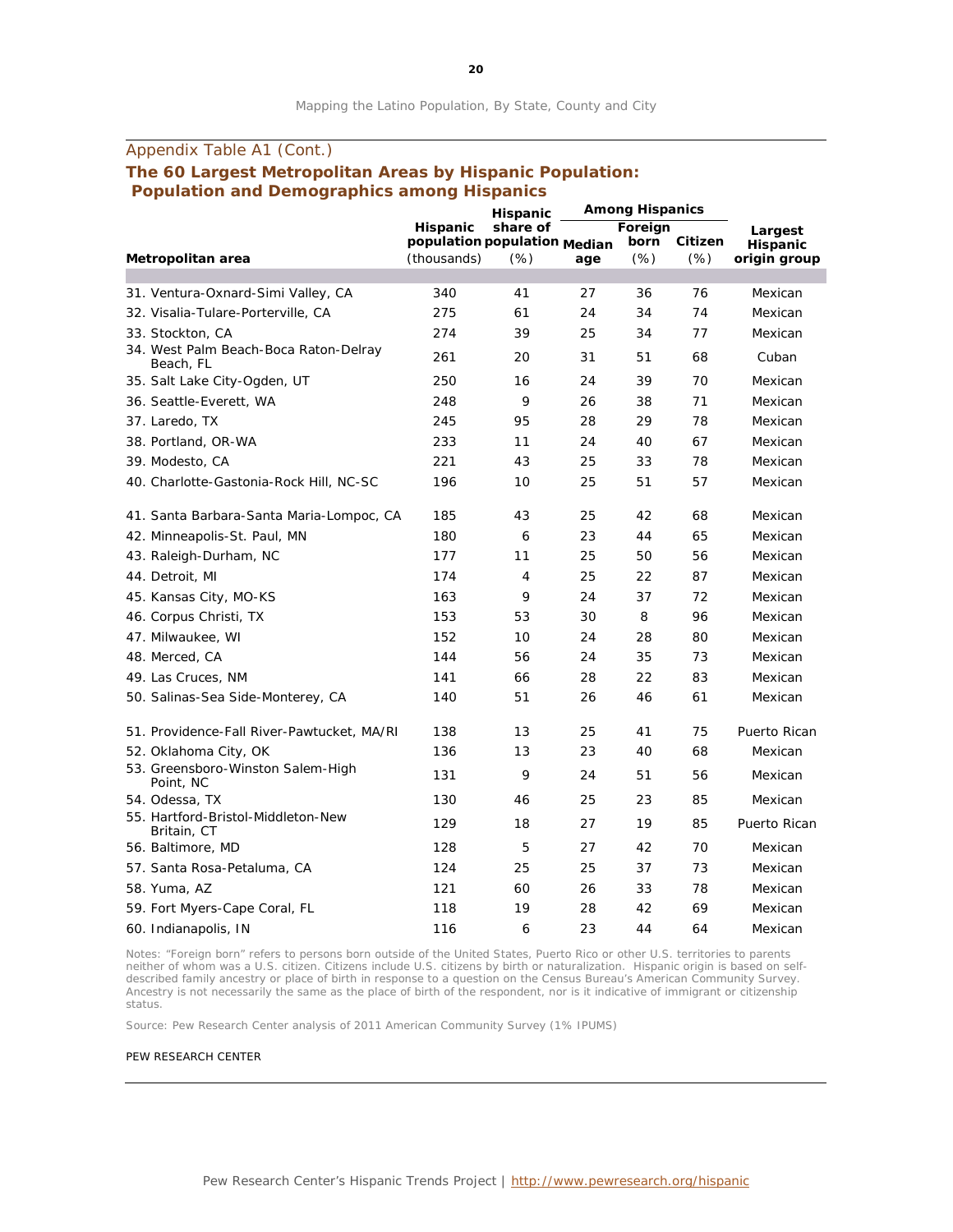# Appendix Table A2 **The 50 States and District of Columbia Population and Demographics among Hispanics**

| <b>State</b>         | <b>Hispanic</b><br>(thousands) | <b>Hispanic</b><br>share of<br>state<br>population population Hispanics Median<br>$(\%)$ | Share of<br>all U.S.<br>(%) | age | Foreign<br>born<br>(% ) |
|----------------------|--------------------------------|------------------------------------------------------------------------------------------|-----------------------------|-----|-------------------------|
|                      |                                |                                                                                          |                             |     |                         |
| Alabama              | 186                            | $\overline{4}$                                                                           | 0.4                         | 25  | 46                      |
| Alaska               | 42                             | 6                                                                                        | 0.1                         | 26  | 17                      |
| Arizona              | 1,950                          | 30                                                                                       | 3.8                         | 25  | 28                      |
| Arkansas             | 190                            | 6                                                                                        | 0.4                         | 23  | 42                      |
| California           | 14,358                         | 38                                                                                       | 27.7                        | 27  | 37                      |
| Colorado             | 1,071                          | 21                                                                                       | 2.1                         | 26  | 25                      |
| Connecticut          | 494                            | 14                                                                                       | 1.0                         | 27  | 26                      |
| Delaware             | 76                             | 8                                                                                        | 0.1                         | 24  | 32                      |
| District of Columbia | 58                             | 9                                                                                        | 0.1                         | 30  | 54                      |
| Florida              | 4,354                          | 23                                                                                       | 8.4                         | 33  | 49                      |
| Georgia              | 880                            | 9                                                                                        | 1.7                         | 25  | 47                      |
| Hawaii               | 126                            | 9                                                                                        | 0.2                         | 25  | 9                       |
| Idaho                | 182                            | 11                                                                                       | 0.3                         | 22  | 31                      |
| <b>Illinois</b>      | 2,078                          | 16                                                                                       | 4.0                         | 26  | 40                      |
| Indiana              | 397                            | 6                                                                                        | 0.8                         | 23  | 34                      |
| Iowa                 | 154                            | 5                                                                                        | 0.3                         | 22  | 36                      |
| Kansas               | 307                            | 11                                                                                       | 0.6                         | 22  | 34                      |
| Kentucky             | 132                            | 3                                                                                        | 0.3                         | 23  | 39                      |
| Louisiana            | 197                            | 4                                                                                        | 0.4                         | 29  | 44                      |
| Maine                | 15                             | 1                                                                                        | < 0.05                      | n/a | 17                      |
| Maryland             | 489                            | 8                                                                                        | 0.9                         | 28  | 51                      |
| Massachusetts        | 650                            | 10                                                                                       | 1.3                         | 26  | 31                      |
| Michigan             | 447                            | 5                                                                                        | 0.9                         | 25  | 22                      |
| Minnesota            | 257                            | 5                                                                                        | 0.5                         | 22  | 40                      |
| Mississippi          | 81                             | 3                                                                                        | 0.2                         | 28  | 43                      |
| Missouri             | 214                            | 4                                                                                        | 0.4                         | 24  | 33                      |
| Montana              | 30                             | 3                                                                                        | 0.1                         | n/a | 8                       |
| Nebraska             | 174                            | 9                                                                                        | 0.3                         | 22  | 39                      |
| Nevada               | 738                            | 27                                                                                       | 1.4                         | 26  | 41                      |
| New Hampshire        | 37                             | 3                                                                                        | 0.1                         | 25  | 28                      |
| Cont. on next page   |                                |                                                                                          |                             |     |                         |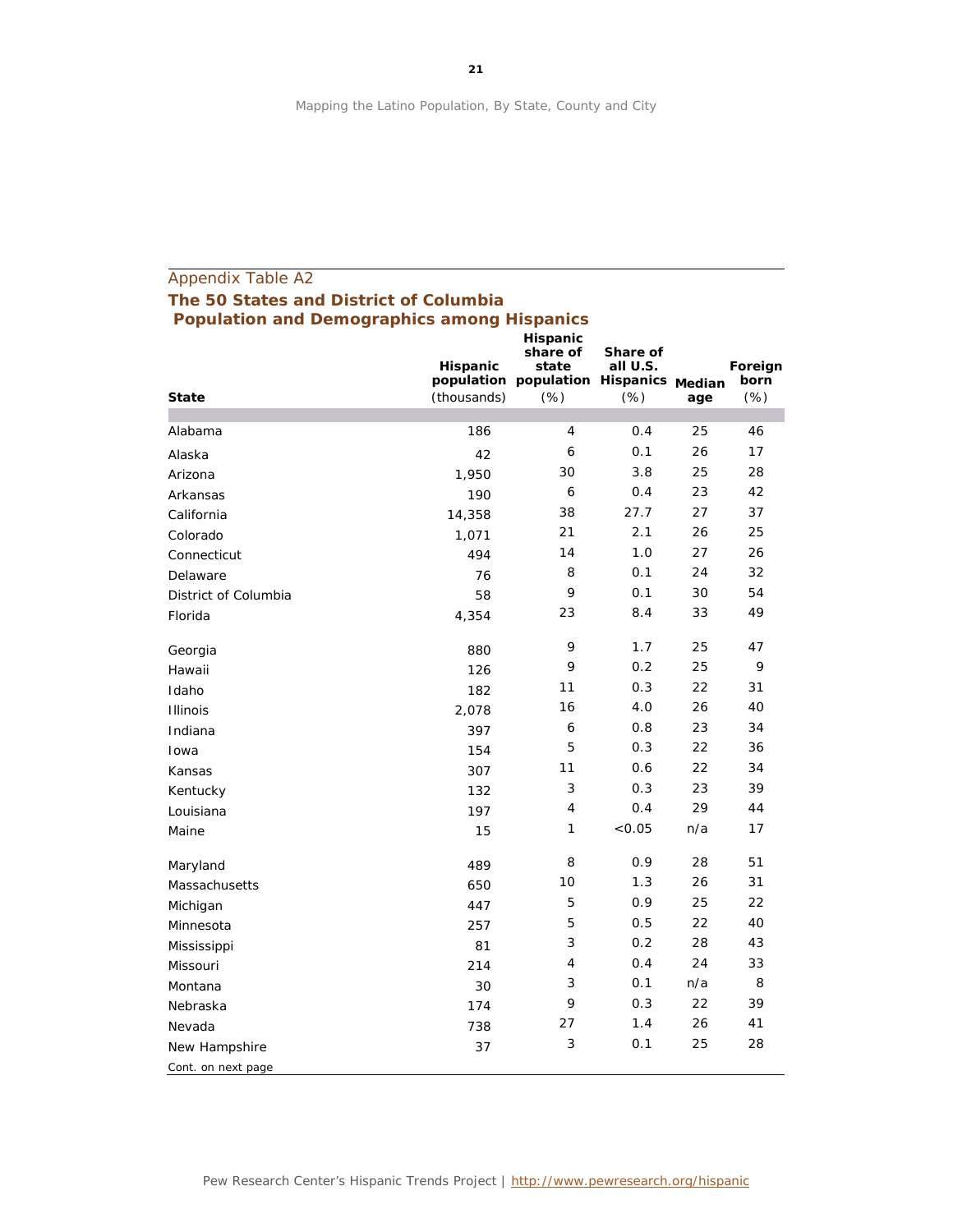# Appendix Table A2 (Cont.) **The 50 States and District of Columbia Population and Demographics among Hispanics**

|                      | Hispanic    | Hispanic<br>share of<br>state<br>population population Hispanics Median | Share of<br>all U.S. |     | Foreign<br>born |
|----------------------|-------------|-------------------------------------------------------------------------|----------------------|-----|-----------------|
| <b>State</b>         | (thousands) | (% )                                                                    | (% )                 | age | (% )            |
| New Jersey           | 1,599       | 18                                                                      | 3.1                  | 30  | 43              |
| New Mexico           | 972         | 47                                                                      | 1.9                  | 30  | 17              |
| New York             | 3,497       | 18                                                                      | 6.7                  | 30  | 38              |
| North Carolina       | 828         | 9                                                                       | 1.6                  | 24  | 47              |
| North Dakota         | 15          | 2                                                                       | < 0.05               | n/a | 6               |
| Ohio                 | 362         | 3                                                                       | 0.7                  | 25  | 23              |
| Oklahoma             | 347         | 9                                                                       | 0.7                  | 23  | 33              |
| Oregon               | 466         | 12                                                                      | 0.9                  | 23  | 37              |
| Pennsylvania         | 750         | 6                                                                       | 1.4                  | 25  | 23              |
| Rhode Island         | 135         | 13                                                                      | 0.3                  | 26  | 41              |
| South Carolina       | 241         | 5                                                                       | 0.5                  | 25  | 44              |
| South Dakota         | 23          | 3                                                                       | < 0.05               | 22  | 32              |
| Tennessee            | 296         | 5                                                                       | 0.6                  | 24  | 46              |
| Texas                | 9,794       | 38                                                                      | 18.9                 | 27  | 30              |
| Utah                 | 373         | 13                                                                      | 0.7                  | 23  | 40              |
| Vermont              | 8           | 1                                                                       | < 0.05               | n/a | 26              |
| Virginia             | 649         | 8                                                                       | 1.2                  | 27  | 47              |
| Washington           | 790         | 12                                                                      | 1.5                  | 23  | 35              |
| West Virginia        | 21          | 1                                                                       | < 0.05               | 23  | 25              |
| Wisconsin            | 344         | 6                                                                       | 0.7                  | 23  | 30              |
| Wyoming              | 52          | 9                                                                       | 0.1                  | 24  | 19              |
| <b>United States</b> | 51,927      | 17                                                                      | n/a                  | 27  | 36              |

Notes: "Foreign born" refers to persons born outside of the United States, Puerto Rico or other U.S. territories to parents neither of whom was a U.S. citizen.

Source: Pew Research Center analysis of 2011 American Community Survey (1% IPUMS)